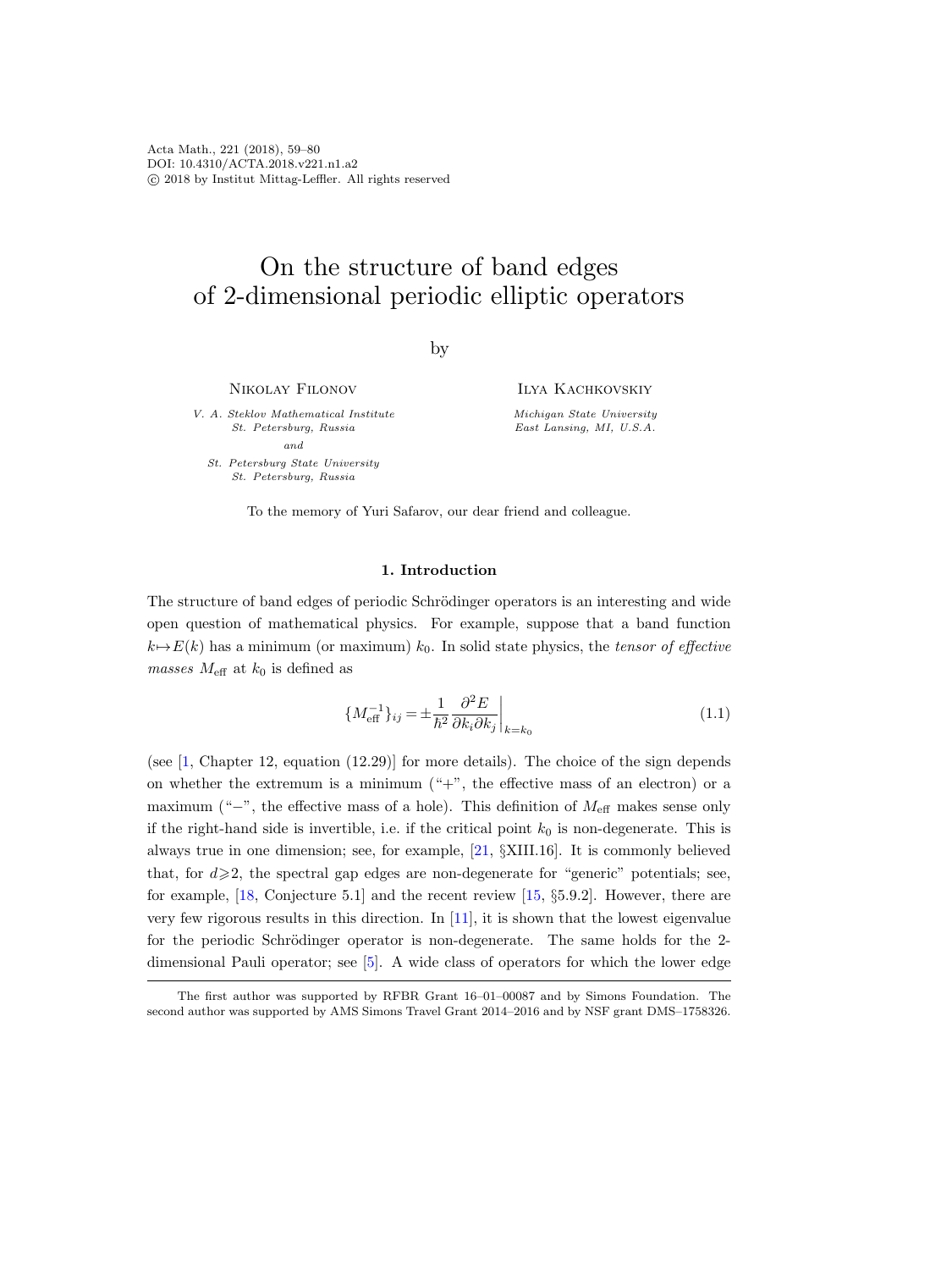of the spectrum can be extensively analysed is described in [\[6\]](#page-19-2). See also the survey [\[14\]](#page-20-4) on photonic crystals, where additional references are given. For periodic magnetic Schrödinger operators, even the lowest eigenvalue may be degenerate (i.e. the righthand side of  $(1.1)$  may vanish; see [\[23\]](#page-20-5)). Note, however, that this can happen only for sufficiently large magnetic potentials, as shown in [\[24\]](#page-20-6).

Much less is known about the edges of other bands. In  $[12]$ , it is established that, for periodic operators of the form  $-\Delta + V$  with generic V, the edge of each spectral gap is an extremum of only one band function, but the question of non-degeneracy of these extrema remains open. In  $[25]$ , it is shown in two dimensions that for any N there exists a  $C^{\infty}$ -neighbourhood of zero such that, for potentials V from a dense  $G_{\delta}$ -subset of that neighbourhood, the first  $N$  band functions are Morse functions. In other words, any finite number of bands is non-degenerate for generic  $C^{\infty}$ -small potentials.

In the present paper, we establish the following result (Theorem [2.1\)](#page-3-0): for a wide class of 2-dimensional periodic elliptic second-order operators, any global minimal or maximal value of any band function can only be attained at a discrete set of points. In other words, the global extrema of each band function are isolated. In particular, this implies that the level sets corresponding to spectral band edges cannot contain 1-dimensional curves. We do not need any genericity or smallness assumptions, and our result holds for all bands, not necessarily for the edges of the spectrum. We formulate the results for "smooth" second-order elliptic operators  $(2.1)$ . We believe that, using methods from  $[22]$ , the result can be extended to the same generality in which the absolute continuity of the spectrum in two dimensions is established. The extension beyond dimension 2, however, seems significantly more challenging, as our technique relies heavily on 2-dimensional specifics.

An immediate consequence of our result is that Liouville theorems (in the sense of [\[17\]](#page-20-10) and [\[18\]](#page-20-1)) hold for the operator [\(2.1\)](#page-2-0) at all gap edges; see Corollary [2.2.](#page-3-1) Our result can also be used in studying Green's function asymptotics near spectral gap edges (see [\[10\]](#page-20-11), [\[19\]](#page-20-12) and [\[9\]](#page-20-13)) and to obtain a "variable period" version of the non-degeneracy conjecture in two dimensions [\[20\]](#page-20-14).

Surprisingly, the statement of the main theorem *fails for discrete periodic Schrödinger* operators on  $\mathbb{Z}^2$ , already in the case of a diatomic lattice. We explain the corresponding example of non-isolated extrema in §[7.](#page-17-0)

Acknowledgements. The results were partially obtained during the programme Periodic and Ergodic Spectral Problems in January–June 2015, supported by EPSRC Grant EP/K032208/1. We are grateful to the Isaac Newton Institute for Mathematical Sci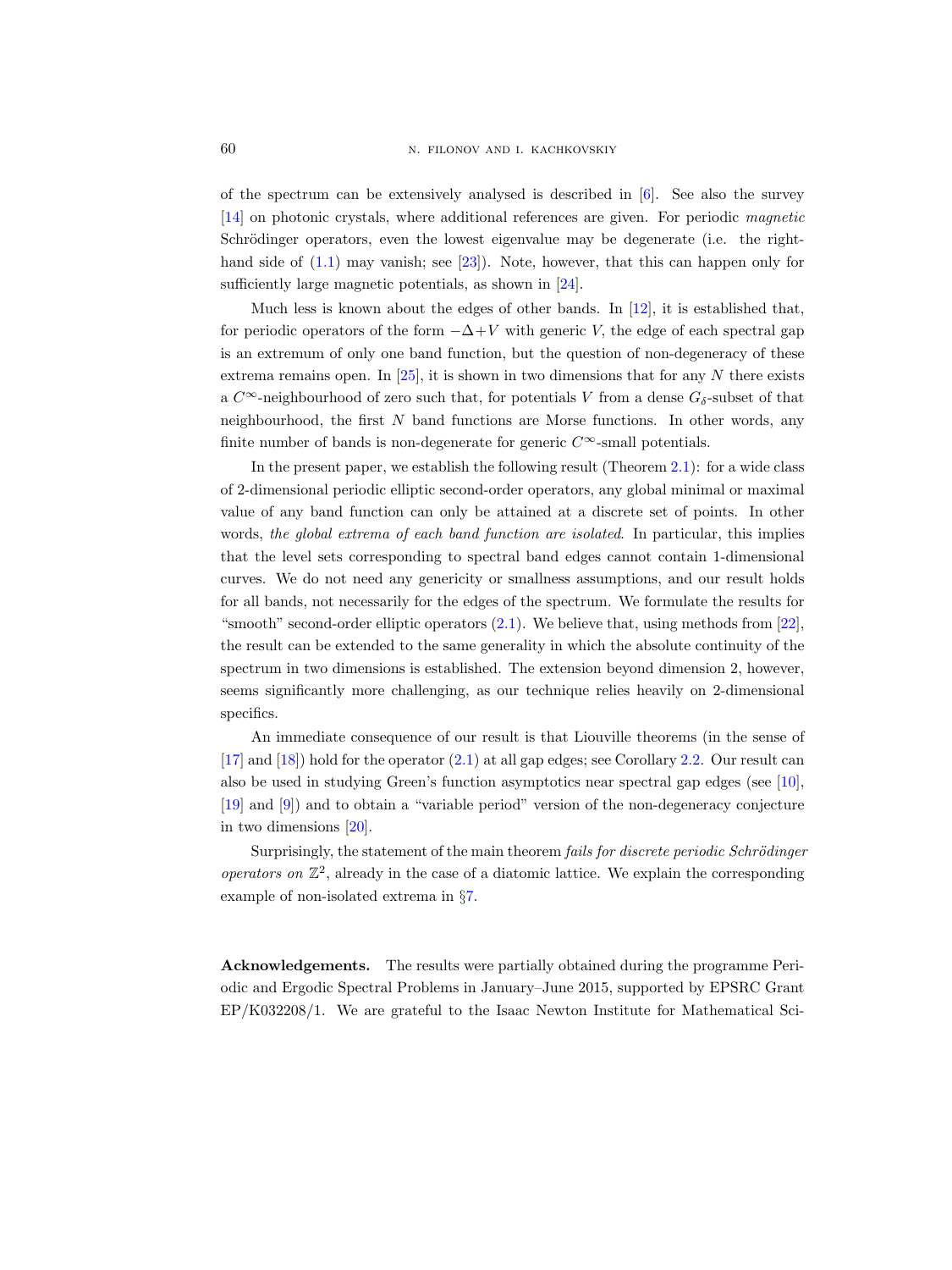ences, Cambridge, for their support and hospitality. We would like to express our deepest thanks to Peter Kuchment, Leonid Parnovski, and Roman Shterenberg for several lively and fruitful discussions during the programme, and to Alexander Pushnitski for reading the draft version of the text and for valuable remarks. We are also grateful to the anonymous referee, whose suggestions significantly improved the quality of the paper and the references.

## 2. Main result

Let

$$
\Gamma = \{n_1b_1 + n_2b_2 : n_1, n_2 \in \mathbb{Z}\}
$$

be a lattice in  $\mathbb{R}^2$ , and let  $\Omega \subset \mathbb{R}^2$  be an elementary cell of  $\Gamma$  identified with  $\mathbb{R}^2/\Gamma$ . We will use notation such as  $C_{\text{per}}^1(\Omega)$  and  $H_{\text{per}}^1(\Omega)$  for the classes of functions satisfying periodic boundary conditions.

The periodic magnetic Schrödinger operator with metric  $g$  is defined by the expression

<span id="page-2-0"></span>
$$
(Hu)(x) = (-i\nabla - A(x))^* g(x) (-i\nabla - A(x))u(x) + V(x)u(x), \qquad (2.1)
$$

where the electric potential  $V: \mathbb{R}^2 \to \mathbb{R}$  is  $\Gamma$ -periodic, i.e. assumed to satisfy

<span id="page-2-2"></span>
$$
V(x+b_j) = V(x), \quad j = 1, 2, \quad V \in L^{\infty}(\Omega),
$$
\n(2.2)

and the magnetic potential  $A: \mathbb{R}^2 \to \mathbb{R}^2$  is also Γ-periodic and

<span id="page-2-4"></span>
$$
A \in \mathcal{C}_{\text{per}}^1(\Omega; \mathbb{R}^2), \quad \text{div } A = 0, \quad \int_{\Omega} A(x) dx = 0.
$$
 (2.3)

Note that the last two conditions can be imposed without loss of generality; see Re-mark [2.3.](#page-4-0) The metric g is a Γ-periodic symmetric  $(2\times 2)$ -matrix function satisfying

<span id="page-2-3"></span>
$$
g \in C_{\text{per}}^2(\Omega; \mathcal{M}_2(\mathbb{R})), \quad g(x) \geqslant m_g \mathbf{1} > 0, \quad \text{where } \mathbf{1} = \begin{pmatrix} 1 & 0 \\ 0 & 1 \end{pmatrix}, \tag{2.4}
$$

for some positive constant  $m_g$ . The operator [\(2.1\)](#page-2-0) is self-adjoint on  $L^2(\mathbb{R}^2)$  with the domain being the Sobolev space  $H^2(\mathbb{R}^2)$ . From the standard Floquet–Bloch theory (see, for example,  $[21, \S{\text{XIII}}.16]$  or  $[13, \S4.5]$ , it follows that H is unitarily equivalent to the direct integral

<span id="page-2-1"></span>
$$
\int_{\tilde{\Omega}}^{\oplus} H(k) \, dk,\tag{2.5}
$$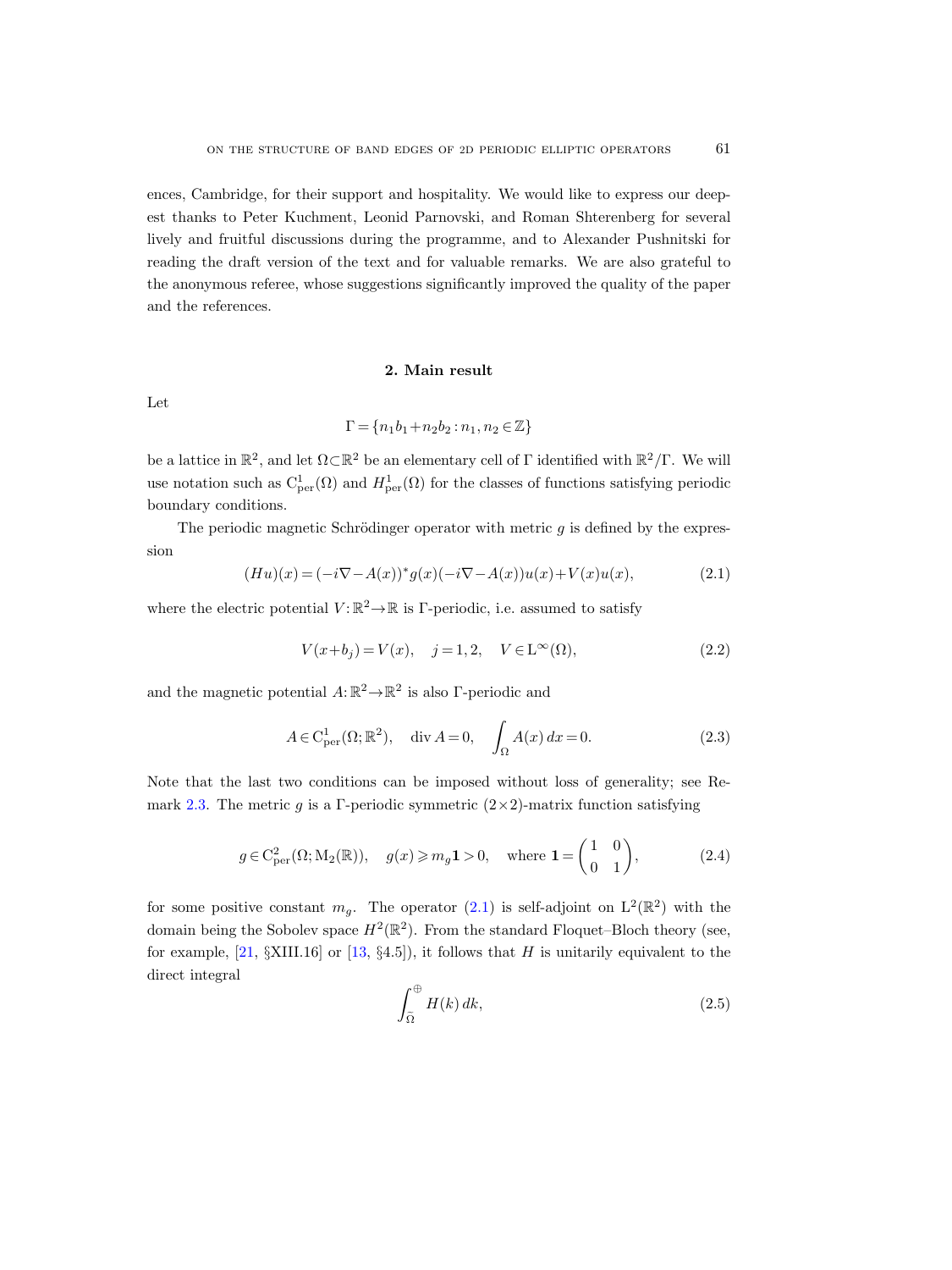where  $\widetilde{\Omega} \in \mathbb{R}^2$  is an elementary cell  $\mathbb{R}^d/\Gamma'$  of the dual lattice

<span id="page-3-3"></span>
$$
\Gamma' = \{m_1 b_1' + m_2 b_2' : m_1, m_2 \in 2\pi \mathbb{Z}\}, \quad \langle b_i, b_j' \rangle = \delta_{ij},
$$
\n(2.6)

and the (*m*-sectorial) operators  $H(k)$  in  $L^2(\Omega)$  are defined on the domain  $H^2_{per}(\Omega)$  by

<span id="page-3-2"></span>
$$
H(k) = (-i\nabla + \bar{k} - A)^{*}g(-i\nabla + k - A) + V, \quad k \in \mathbb{C}^{2}.
$$
 (2.7)

The family  $(2.7)$  is an analytic-type-A operator family with a compact resolvent, in the sense of [\[8\]](#page-20-16). This means that the domains Dom  $H(k)$  do not depend on k, and  $H(k)u$  is a (weakly) analytic vector-valued function of  $k_1$  and  $k_2$  for any  $u \in \text{Dom } H(k) = H^2_{\text{per}}(\Omega)$ . Note that, while  $(2.5)$  and the statement of the main result only use real values of k, we will often need to consider [\(2.7\)](#page-3-2) for  $k \in \mathbb{C}^2$ , and we need  $\overline{k}$  in the definition to keep the expression analytic.

For  $k \in \mathbb{R}^2$ , let us denote the eigenvalues of  $H(k)$ , taken in the non-decreasing order, by  $\lambda_i(k)$ . These eigenvalues, considered as functions of k, are called band functions. These functions are Γ'-periodic and piecewise real analytic on  $\mathbb{R}^2$ . The spectrum of H,

$$
\sigma(H) = \bigcup_j [\lambda_j^-, \lambda_j^+],
$$

is the union of the *spectral bands*  $[\lambda_j^-, \lambda_j^+]$  which are the ranges of  $\lambda_j(\cdot)$ . It is well known (under much wider assumptions than ours; see  $[2]$  and  $[22]$ ) that there are no degenerate bands, i.e. we always have  $\lambda_j^- \langle \lambda_j^+$ . The bands, however, can overlap. Our main result concerns the structure of the extrema of band functions.

<span id="page-3-0"></span>THEOREM 2.1. Let  $H$  be the operator [\(2.1\)](#page-2-0) with the potentials and the metric satis-fying [\(2.2\)](#page-2-2)–[\(2.4\)](#page-2-3). Let  $\lambda_*$  be a global minimal or maximal value of  $\lambda_i(\cdot)$ . Then, the level set

$$
\{k \in \widetilde{\Omega} : \lambda_j(k) = \lambda_*\}
$$

is finite.

The following Liouville theorem at the edge of the spectrum follows immediately from Theorem [2.1;](#page-3-0) see  $[17,$  Theorem 23 and Remark 6.1] or  $[18,$  Theorem 4.4].

<span id="page-3-1"></span>COROLLARY 2.2. Let  $H$  be the operator  $(2.1)$  with the potentials and the metric satisfying [\(2.2\)](#page-2-2)–[\(2.4\)](#page-2-3). Then, for every fixed  $\lambda_* \in \partial(\sigma(H))$  and  $n \in \mathbb{N}$ , the space of solutions of

$$
(-i\nabla - A(x))^* g(x) (-i\nabla - A(x))u(x) + V(x)u(x) = \lambda_* u(x)
$$

satisfying

 $|u(x)| = O((1+|x|)^n)$ 

has finite dimension (which may depend on  $\lambda_*$  and n).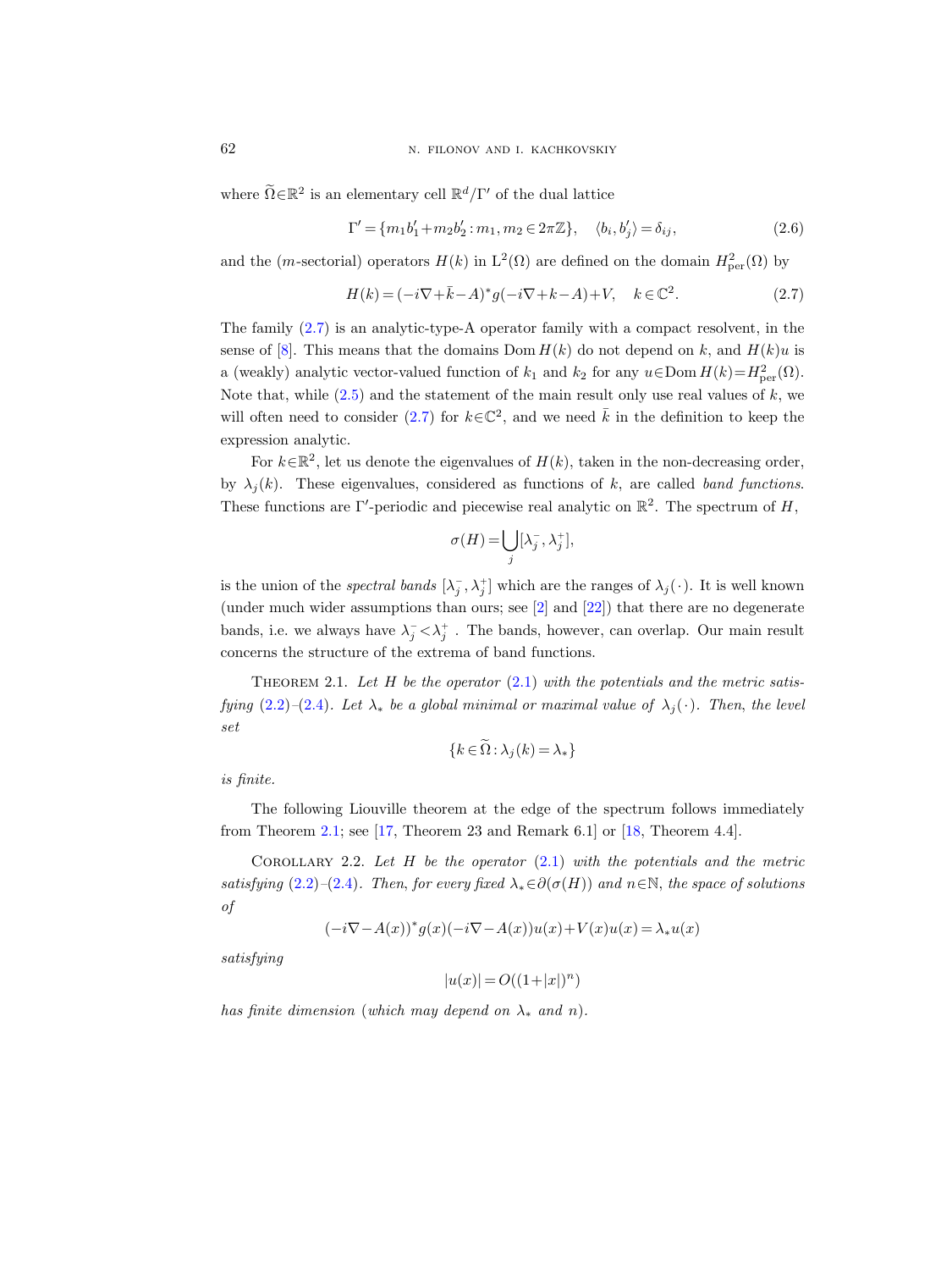<span id="page-4-0"></span>Remark 2.3. The second and third conditions from [\(2.3\)](#page-2-4) can be imposed without loss of generality using a gauge transformation

$$
A \longmapsto A - \nabla \Phi - |\Omega|^{-1} \int_{\Omega} A(x) \, dx
$$

(see, for example, [\[3,](#page-19-4) §1.2]) with  $\Phi$  periodic. The addition of  $-\nabla\Phi$  is a unitary equivalence transformation of  $H(k)$  for all k, and the addition of the last term is equivalent to the change of the quasi-momentum

$$
k \longmapsto k - |\Omega|^{-1} \int_{\Omega} A(x) \, dx.
$$

Neither of these changes affects the main result.

The structure of the paper. In  $\S$ §[3–](#page-4-1)[5,](#page-10-0) we deal with the case of the scalar metric  $g(x) = \omega^2(x)$ 1. The proof is based on an identity from [\[7\]](#page-20-17). This identity shows that the values of  $k_1$  such that  $\lambda(k_1e_1+k_2e_2)=\lambda$  are eigenvalues of a certain non-self-adjoint operator  $T_1(k_2, \lambda)$  (see Proposition [3.1](#page-5-0) below). Our main observation is that the band edges correspond to *degenerate* eigenvalues of that operator. In  $\S3$ , we introduce the operator  $T_1$  and formulate the main technical result (Theorem [3.3\)](#page-7-0), which shows that the set of the values of  $k_2$  for which  $T_1(k_2, \lambda)$  may have degenerate eigenvalues is discrete. Theorem [3.3](#page-7-0) immediately implies the main result. In §[4,](#page-8-0) we show that the condition for the operator  $T_1(k_2, \lambda)$  to have degenerate eigenvalues is an analytic-type condition. Hence, either the set of "degenerate"  $k_2$  is discrete, or the operator  $T_1(k_2, \lambda)$  has degenerate eigenvalues for all  $k_2 \in \mathbb{C}$ . In §[5,](#page-10-0) we show that the latter case is impossible for the free operator and hence, using perturbation theory and estimates on the symbol, for the perturbed operator.  $\S6$  $\S6$  describes the reduction of the case of a general C<sup>2</sup>-metric to the case of a scalar one. In  $\S7$ , we give an example of a *discrete* periodic Schrödinger operator for which the statement of the main theorem fails.

# 3. The operator  $T_1(k_2, \lambda)$

<span id="page-4-1"></span>In this section, we deal with the operator family

<span id="page-4-3"></span>
$$
H(k) = (-i\nabla + \bar{k} - A)^{*}\omega^{2}(-i\nabla + k - A) + V,
$$
\n(3.1)

which is a particular case of  $(2.7)$ ; here  $\omega$  is a scalar function satisfying

<span id="page-4-2"></span>
$$
\omega \in C_{\text{per}}^2(\Omega) \quad \text{and} \quad \omega^2 \geqslant m_g > 0. \tag{3.2}
$$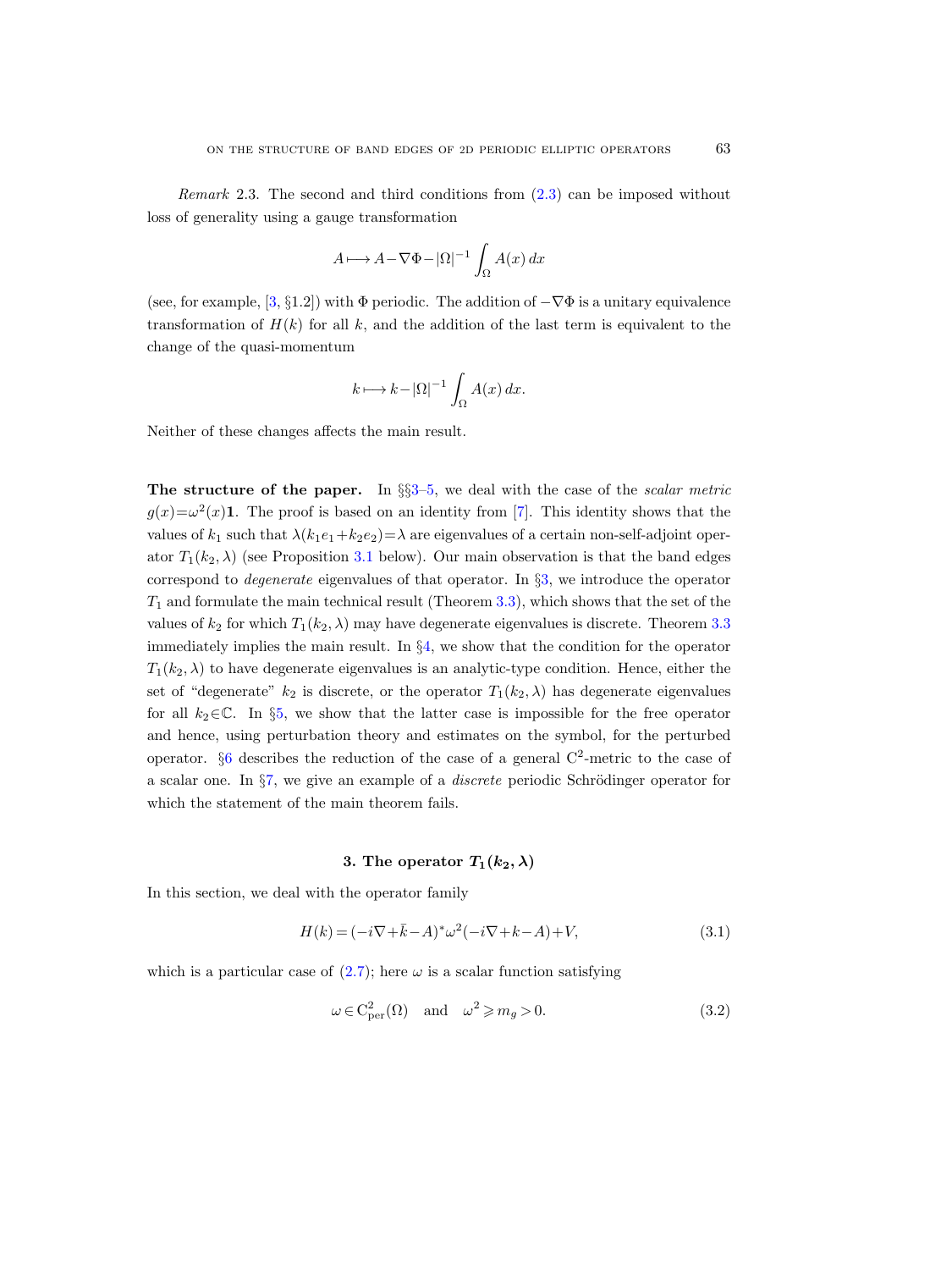Let  $\{e_1, e_2\}$  be a standard basis in  $\mathbb{R}^2$ . We also denote the coordinates of k by  $k_1$  and  $k_2$ , that is,  $k=k_1e_1+k_2e_2$ , and we will often denote  $H(k)=H(k_1e_1+k_2e_2)$  by  $H(k_1, k_2)$ . Since the statement of the main result is invariant under rotations and dilations of  $\mathbb{R}^2$ , we can fix the following choice of basis of the dual lattice:

<span id="page-5-1"></span>
$$
b'_1 = \alpha e_1 \text{ and } b'_2 = \beta e_1 + e_2, \text{ where } \alpha, \beta \in \mathbb{R}.
$$
 (3.3)

In the Hilbert space  $H^1_{per}(\Omega) \oplus L^2(\Omega)$ , consider the following unbounded non-selfadjoint operator family:

$$
T_1(k_2, \lambda) := \begin{pmatrix} 0 & \omega^{-2}I \\ -(H(0, k_2) - \lambda) & 2(i\partial_1 + A_1) - 2i\omega^{-1}\partial_1\omega \end{pmatrix}, \quad k_2, \lambda \in \mathbb{C}, \quad (3.4)
$$

where  $Dom(T_1(k_2, \lambda)) = H_{\text{per}}^2(\Omega) \oplus H_{\text{per}}^1(\Omega)$ , and  $\partial_1 = \partial/\partial x_1$ .

The operator  $T_1(k_2, \lambda)$  is introduced in order to "linearize" the equation

 $H(k_1, k_2)u = \lambda u,$ 

considered as a quadratic eigenvalue problem in  $k_1$ , similarly to [\[7,](#page-20-17) Lemma 3]. We summarize the properties of the family  $T_1$  (most of which were also used in [\[7\]](#page-20-17)) in the following proposition.

PROPOSITION 3.1. The operators  $T_1(k_2, \lambda)$  satisfy the following properties.

<span id="page-5-0"></span>(i) For all  $k_2, \lambda \in \mathbb{C}$ , the operator  $T_1(k_2, \lambda)$  is closed on the domain  $H^2_{per}(\Omega) \oplus H^1_{per}(\Omega)$ . As a consequence, the family  $T_1(\cdot, \lambda)$  is an analytic-type-A operator family.

(ii) Suppose that  $\lambda \notin \sigma(H(k_1, k_2))$ . Then,  $k_1 \notin \sigma(T_1(k_2, \lambda))$ , and the resolvent

<span id="page-5-2"></span>
$$
\left(T_1(k_2,\lambda)-k_1\begin{pmatrix}I&0\\0&I\end{pmatrix}\right)^{-1}
$$
\n(3.5)

is compact in  $H^1_{\text{per}}(\Omega)\oplus \text{L}^2(\Omega)$ .

(iii)  $k_1 \in \sigma(T_1(k_2, \lambda))$  if and only if  $\lambda \in \sigma(H(k))$ , where  $k = k_1 e_1 + k_2 e_2$ .

(iv) For all  $k_2, \lambda \in \mathbb{C}$ , the set  $\sigma(T_1(k_2, \lambda))$  is discrete in  $\mathbb{C}$  and  $2\pi\alpha$ -periodic, where  $\alpha$  is defined in [\(3.3\)](#page-5-1).

*Proof.* Part (i). Clearly, we have that the operator  $T_1(k_2, \lambda)$  is bounded as an operator from  $H^2_{\text{per}}(\Omega) \oplus H^1_{\text{per}}(\Omega)$  to  $H^1_{\text{per}}(\Omega) \oplus L^2(\Omega)$ . We also have

$$
\left\|T_1(k_2,\lambda)\begin{pmatrix}u\\v\end{pmatrix}\right\|_{H_{\text{per}}^1(\Omega)\oplus L^2(\Omega)}^2
$$
  
=  $\|\omega^{-2}v\|_{H_{\text{per}}^1(\Omega)}^2 + \|-(H(0,k_2)-\lambda)u + (2(i\partial_1 + A_1) - 2i\omega^{-1}\partial_1\omega)v\|_{L^2(\Omega)}^2$ ,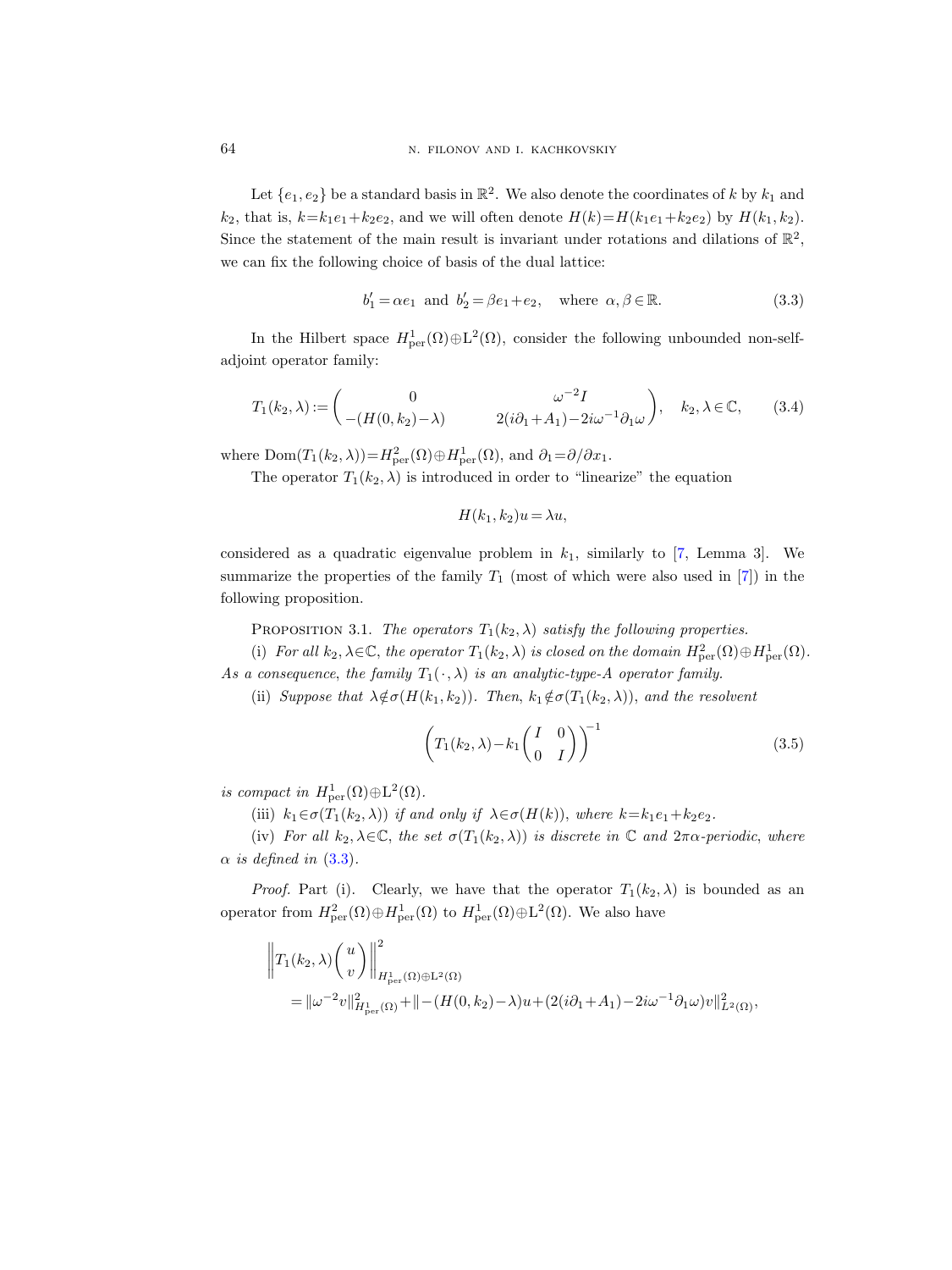from which it follows that the convergence in  $T_1(k_2, \lambda)$ -norm implies convergence of v in  $H^1$  and convergence of u in  $H^2$ , so that  $T_1(k_2, \lambda)$  is closed on its domain. Strong analyticity in  $k_2$  and  $\lambda$  follows directly from the definition.

Part (ii). Suppose that  $\lambda \notin \sigma(H(k))$ . Then, the equation

$$
\left(T_1(k_2,\lambda)-k_1\begin{pmatrix}I&0\\0&I\end{pmatrix}\right)\begin{pmatrix}u\\v\end{pmatrix} = \begin{pmatrix}f\\g\end{pmatrix}
$$

has a unique solution  $\int u$ v given by

$$
u = (H(k) - \lambda)^{-1} \{ (2i\partial_1 + 2A_1 - 2i\omega^{-1}\partial_1\omega - k_1)\omega^2 f - g \},
$$
  
\n
$$
v = \omega^2 (f + k_1 u).
$$
 (3.6)

.

<span id="page-6-0"></span>Let  $R(k, \lambda) = (H(k) - \lambda)^{-1}$ . By plugging the expression for u into the second equation of  $(3.6)$ , we can rewrite  $(3.6)$  in the operator form, applied to a vector

$$
\binom{f}{g} \in H^1_{\text{per}}(\Omega) \oplus \mathcal{L}^2(\Omega),
$$

as follows:

$$
\begin{aligned}\n&\left(T_1(k_2,\lambda)-k_1\binom{I-0}{0-I}\right)^{-1}\binom{f}{g} \\
&=\binom{0}{\omega^2 I-0}\binom{f}{g} \\
&\quad+\binom{I-0}{0-k_1\omega^2}R(k,\lambda)\binom{(2i\partial_1+2A_1(x)-k_1-2i\omega^{-1}(\partial_1\omega))}{(2i\partial_1+2A_1(x)-k_1-2i\omega^{-1}(\partial_1\omega))} -I\right)\binom{\omega^2-0}{0-I}\binom{f}{g}\n\end{aligned}
$$

The first operator in the right-hand side is compact in  $H^1_{\text{per}}(\Omega) \oplus L^2(\Omega)$ , because the embedding  $H^1_{per}(\Omega) \subset L^2(\Omega)$  is compact. The operator in the second term is compact, since  $R(k, \lambda)$  is bounded as an operator from  $L^2(\Omega)$  to  $H^2_{per}(\Omega)$ , and hence is compact from  $L^2(\Omega)$  to  $H^1_{per}(\Omega)$ . Hence, the resolvent of  $T_1(k_2,\lambda)$  is compact, which completes the proof of part (ii).

Part (iii). The "only if" part is included in Part (ii). To establish the "if" part, suppose that  $H(k)u = \lambda u$ . Then,  $u \in H^2_{per}(\Omega)$ , and

$$
T_1(k_2,\lambda)\binom{u}{k_1\omega^2u} = k_1\binom{u}{k_1\omega^2u}.
$$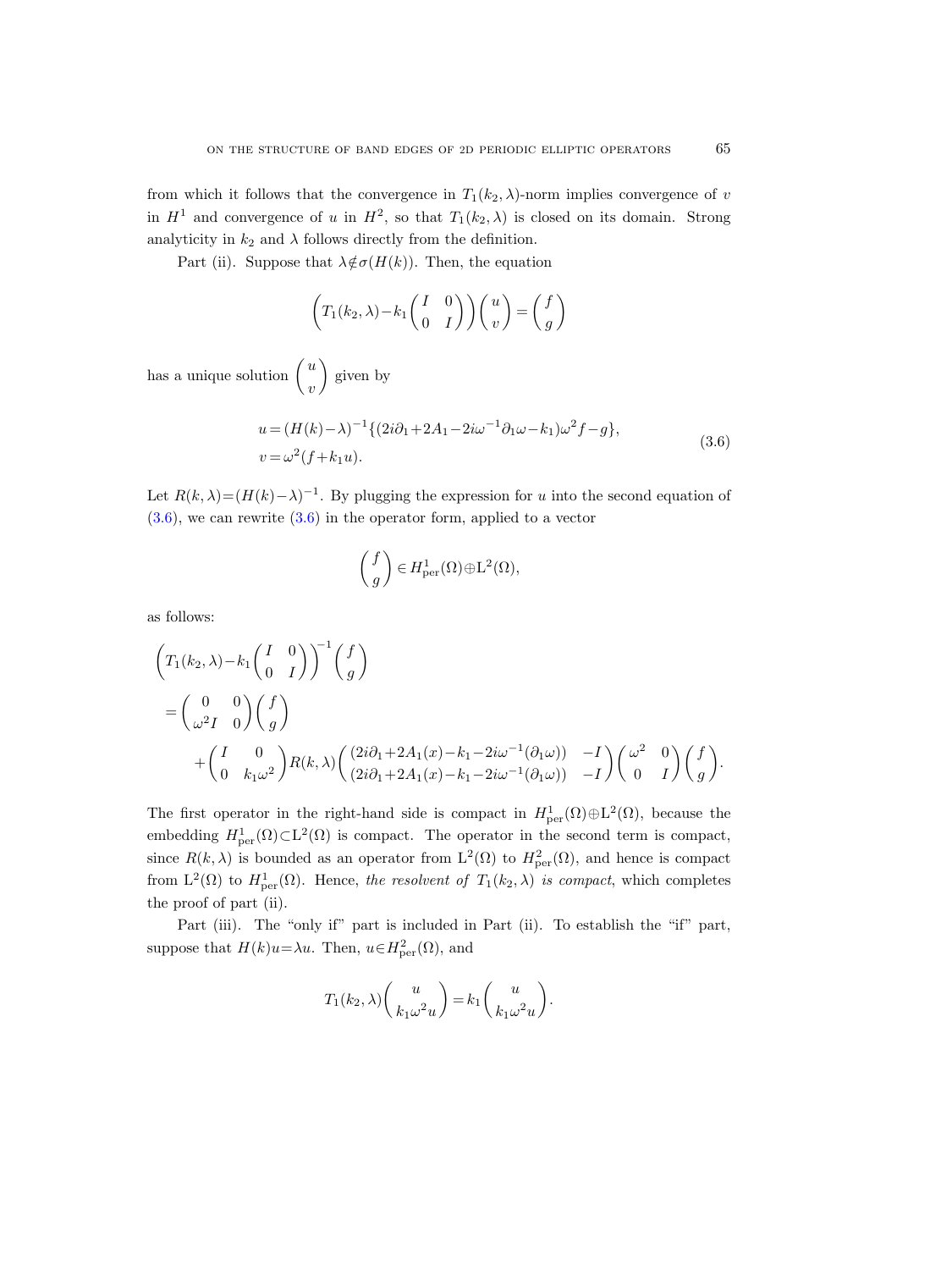This completes the proof of (iii).

Part (iv). From the proofs of the absolute continuity of the spectrum (see, e.g., [\[2\]](#page-19-3)), it follows that, for any  $\lambda, k_2 \in \mathbb{C}$ , the set  $\{k_1: \lambda \in \sigma(H(k_1, k_2))\}$  is discrete. Hence, there exists at least one value of  $k_1$  such that the resolvent  $(3.5)$  exists, which, together with Part (ii), implies that  $\sigma(T(k_2, \lambda))$  is discrete. Periodicity of the spectrum follows from the fact that  $H(k)$  is unitarily equivalent to  $H(k+b')$  for any  $b' \in \Gamma'$  (see [\(2.6\)](#page-3-3)), and so  $H(k_1, k_2)$  is unitarily equivalent to  $H(k_1+2\pi\alpha, k_2)$ .  $\Box$ 

In the sequel, by "the multiplicity of an isolated eigenvalue" we will mean algebraic multiplicity, i.e. the dimension of the range of the corresponding Riesz projection. We will call an eigenvalue *degenerate* if its algebraic multiplicity is greater than or equal to 2. Otherwise, an eigenvalue is called simple.

<span id="page-7-1"></span>LEMMA 3.2. Suppose that a band function  $\lambda_j(\cdot)$  attains its local minimum or maximum value  $\lambda_*$  at  $k^* = k_1^* e_1 + k_2^* e_2 \in \mathbb{R}^2$ . Then,  $k_1^*$  is an eigenvalue of  $T_1(k_2^*, \lambda_*)$  with (algebraic) multiplicity at least 2.

*Proof.* By Proposition [3.1,](#page-5-0)  $k_1^*$  is an eigenvalue of  $T_1(k_2^*, \lambda_*)$ . For some  $\varepsilon > 0$ , there are no other eigenvalues of  $T_1(k_2^*,\lambda_*)$  within the closed disc  $\overline{B_\varepsilon(k_1^*)}$ . Let

$$
P(k_2^*, \lambda) := -\frac{1}{2\pi i} \oint_{\partial B_{\varepsilon}(k_1^*)} (T_1(k_2, \lambda) - \varkappa I)^{-1} d\varkappa
$$

be the Riesz projection. The standard arguments [\[8,](#page-20-16)  $\S$ IV.3.5] show that, for some  $\delta > 0$ , rank  $P(k_2^*,\lambda)$  is continuous in  $\lambda$  as long as  $|\lambda-\lambda_*|<\delta$ . Without loss of generality, assume that  $k^*$  is a local minimum of  $\lambda_j(\cdot)$ .

From the proofs of the absolute continuity of the spectrum (see, e.g.,  $[2]$ ), it follows that  $\lambda_i(k)$  cannot be constant in  $k_1$  on any interval. Then, for a sufficiently small  $\delta > 0$ , the equation  $\lambda_j(k_1, k_2^*) = \lambda_* + \delta$  has at least two different solutions as an equation in  $k_1$ (note that these arguments do not use any analyticity of  $\lambda_j(\cdot, k_2^*)$ , only continuity). Hence, by part (iii) of Proposition [3.1,](#page-5-0) rank  $P(k_2^*, \lambda_* + \delta) \geq 2$  for all sufficiently small  $\delta$ , and therefore rank  $P(k_2^*, \lambda_*) \geq 2$ , due to continuity.  $\Box$ 

The following is the main technical result of the paper.

<span id="page-7-0"></span>THEOREM 3.3. Suppose that the coefficients  $\omega$ , A and V satisfy [\(3.2\)](#page-4-2), [\(2.3\)](#page-2-4) and  $(2.2)$ . For any  $\lambda \in \mathbb{R}$ , the set

 ${k_2 \in \mathbb{R}: the operator T_1(k_2, \lambda) has at least one real degenerate eigenvalue}$ 

is discrete.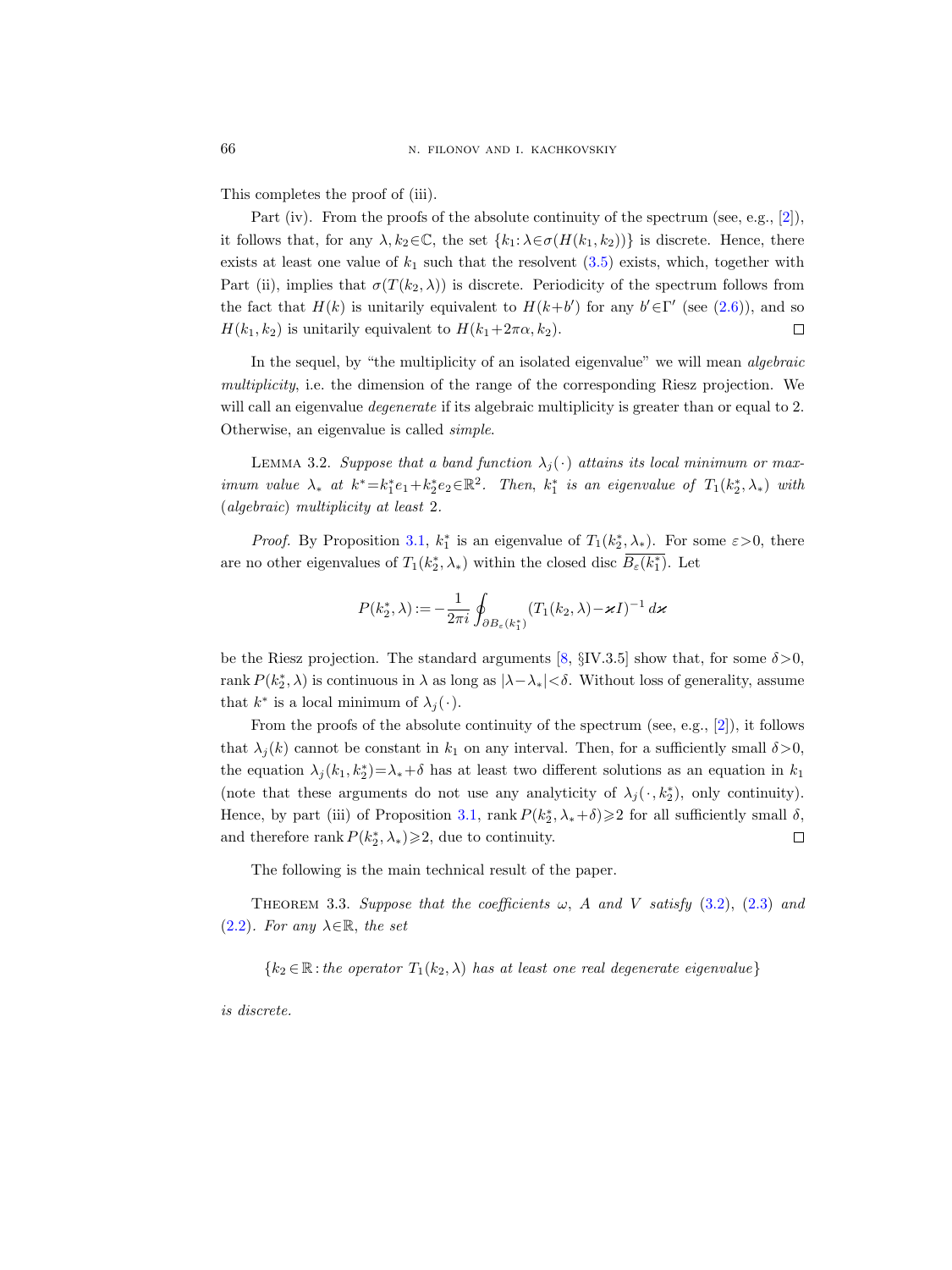*Proof of Theorem [2.1:](#page-3-0) the case of a scalar metric.* Fix a band function  $\lambda_i(\cdot)$  and assume that  $\lambda_*$  is a minimum or a maximum of  $\lambda_i$ . From Theorem [3.3](#page-7-0) and Lemma [3.2,](#page-7-1) the set of possible  $k_2$  such that for some  $k_1$  we have  $\lambda_j(k)=\lambda_*$  is discrete. For each of these  $k_2$ , the set of possible values of  $k_1$  is also discrete by Proposition [3.1.](#page-5-0)  $\Box$ 

Theorem [3.3](#page-7-0) is proved in  $\S 4$  $\S 4$  and  $\S 5$ . The rest of the proof of Theorem [2.1](#page-3-0) is a (mostly standard) argument of transforming a general metric to a scalar metric by introducing isothermal coordinates. This is done in §[6.](#page-15-0)

#### 4. Proof of Theorem [3.3](#page-7-0)

<span id="page-8-0"></span>Let

$$
p(z) = zn + an-1zn-1 + ... + a0
$$

be a monic polynomial with roots  $z_1, ..., z_n$ . The *discriminant* of p is defined as

$$
\Delta(p) = \prod_{1 \leq i < j \leq n} (z_i - z_j)^2.
$$

It is clear that  $\Delta(p)$  vanishes if and only if p has roots of multiplicity greater than or equal to 2. It is well known (see, for example, [\[26,](#page-20-18) §5.9]) that  $\Delta(p)$  is a polynomial function of the coefficients  $a_0, ..., a_{n-1}$ .

The proof of the following lemma can be extracted from a slightly different and more abstract setting of [\[13\]](#page-20-15) and [\[27\]](#page-20-19). For the convenience of the reader, we include the argument.

<span id="page-8-1"></span>LEMMA 4.1. Suppose that  $C$  is a simple closed piecewise smooth contour in  $\mathbb{C}$ , and let  $\{T(z):z\in\mathcal{D}\}\$ be an operator family of type A in a Hilbert space H analytic in a simply connected domain  $\mathcal{D}\subset\mathbb{C}$ . Suppose that, for all  $z\in\mathcal{D}$ , the spectrum of  $T(z)$  in the interior of C is discrete and finite, and  $\sigma(T(z))\cap \mathcal{C}=\emptyset$ . Then, the set

 $\{z \in \mathcal{D}: T(z)$  has at least one degenerate eigenvalue in the interior of  $\mathcal{C}\}$ 

is a null-set of a function analytic in  $\mathcal{D}$ , and hence this set either coincides with  $\mathcal D$  or is discrete in D.

Proof. Let

$$
P(z) := -\frac{1}{2\pi i} \oint_C (T(z) - \varkappa I)^{-1} d\varkappa
$$

be the Riesz projection. By assumption,  $n:=\text{rank } P(z)=\text{const}$  is finite and independent on z, and  $P(z)$  is analytic in D. Fix  $z_0 \in \mathcal{D}$ . The results of [\[8,](#page-20-16) §VII.1.3] imply that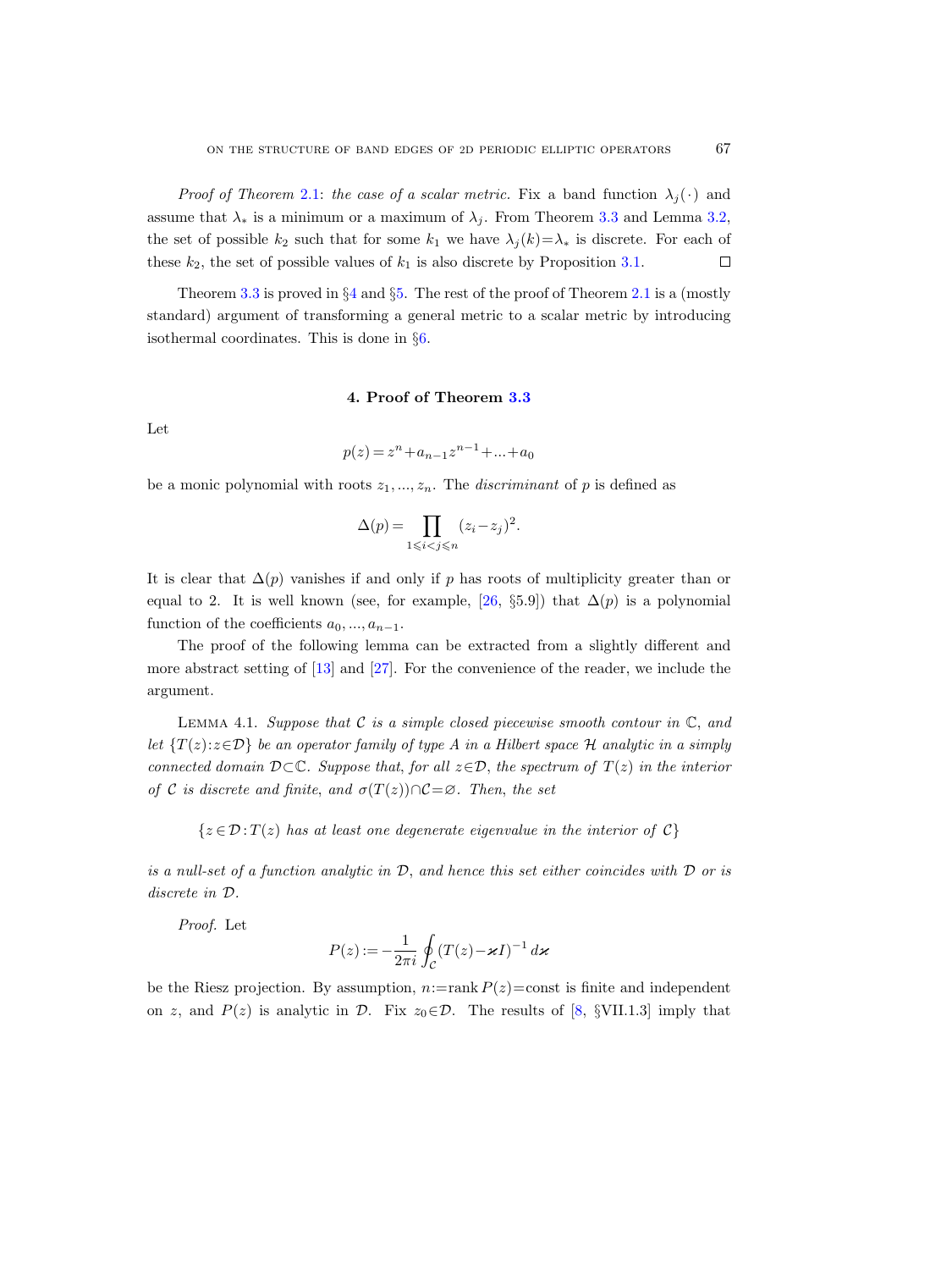there exists a bounded operator-valued function  $U: \mathcal{D} \to \mathcal{B}(\mathcal{H})(1)$  $U: \mathcal{D} \to \mathcal{B}(\mathcal{H})(1)$  $U: \mathcal{D} \to \mathcal{B}(\mathcal{H})(1)$  analytic in  $\mathcal{D}$ , such that  $U(\cdot)^{-1}$  is also analytic in  $\mathcal{D}$  and  $P(z) = U(z)P(z_0)U(z)^{-1}$ . Take

$$
T_0(z) := U(z)^{-1} T(z) U(z)|_{\text{ran } P(z_0)}.
$$

The family  $T_0(z)$  is an analytic operator family acting in a fixed finite-dimensional space that has the same eigenvalues and multiplicities as  $T(z)$  restricted to ran  $P(z)$ . The monic polynomial  $p_z(\boldsymbol{x})=(-1)^n \det(T_0(z)-\boldsymbol{x})$  is the characteristic polynomial of  $T_0(z)$ and has the coefficients analytic in D (in the variable z). Hence, its discriminant  $\Delta(p_z)$ is also an analytic function in  $\mathcal D$  vanishing if and only if  $T_0(z)$  (and, as a consequence,  $T(z)$ ) has degenerate eigenvalues in the interior of C.  $\Box$ 

Recall that we had a special choice of basis in  $\Gamma'$ ,

$$
b'_1 = \alpha e_1
$$
 and  $b'_2 = \beta e_1 + e_2$ .

Let also

$$
k = k_1 e_1 + k_2 e_2
$$
,  $k_1 = r_1 + i l_1$  and  $k_2 = r_2 + i l_2$ .

The following two theorems are the main technical statements of the paper. We postpone the proofs to the next section.

Without loss of generality, one may assume that  $\lambda=0$ , by possibly choosing a different V. In the sequel, we will make this assumption and drop  $\lambda$  from the notation for  $T_1$ , that is,  $T_1(k_2) := T_1(k_2, 0)$ .

<span id="page-9-2"></span>THEOREM 4.2. Let  $\delta > 0$ . There exist  $C = C(A, V, \omega)$  and  $C_1 = C_1(A, V, \omega, \delta) \in 2\pi\mathbb{Z}$ such that operator  $H(k)$  defined in  $(3.1)$  is invertible and satisfies

$$
||H(k)^{-1}|| \leqslant \frac{C}{|l_1|\delta^2},
$$

provided that  $dist(r_2, 2\pi\mathbb{Z}) \geq \delta$ ,  $l_1 \in 2\pi\mathbb{Z}$ ,  $|l_1| \geq C_1$ . As a consequence, the horizontal lines Im  $k_1=\pm C_1$  have empty intersection with  $\sigma(T_1(k_2)).$ 

<span id="page-9-1"></span>THEOREM 4.3. There exists  $l=l(A, V, \omega) \in 2\pi\mathbb{Z}$  such that, for all  $n \in 2\pi\mathbb{Z}$ , the spectrum of  $T_1(k_2)$  is simple for  $k_2 = \frac{1}{2}\pi + n + i(\frac{1}{2}\pi + l)\alpha$ .

*Proof of Theorem [3.3](#page-7-0).* Assume the contrary, i.e. that the set of  $k_2 \in \mathbb{R}$  for which  $T_1(k_2)$  has real degenerate eigenvalues has a limit point  $k_2^{(0)}$  (as above, we assume  $\lambda=0$ ). Let us consider two cases.

<span id="page-9-0"></span> $(1)$   $\mathcal{B}(\mathcal{H})$  denotes the algebra of bounded operators on a Hilbert space H.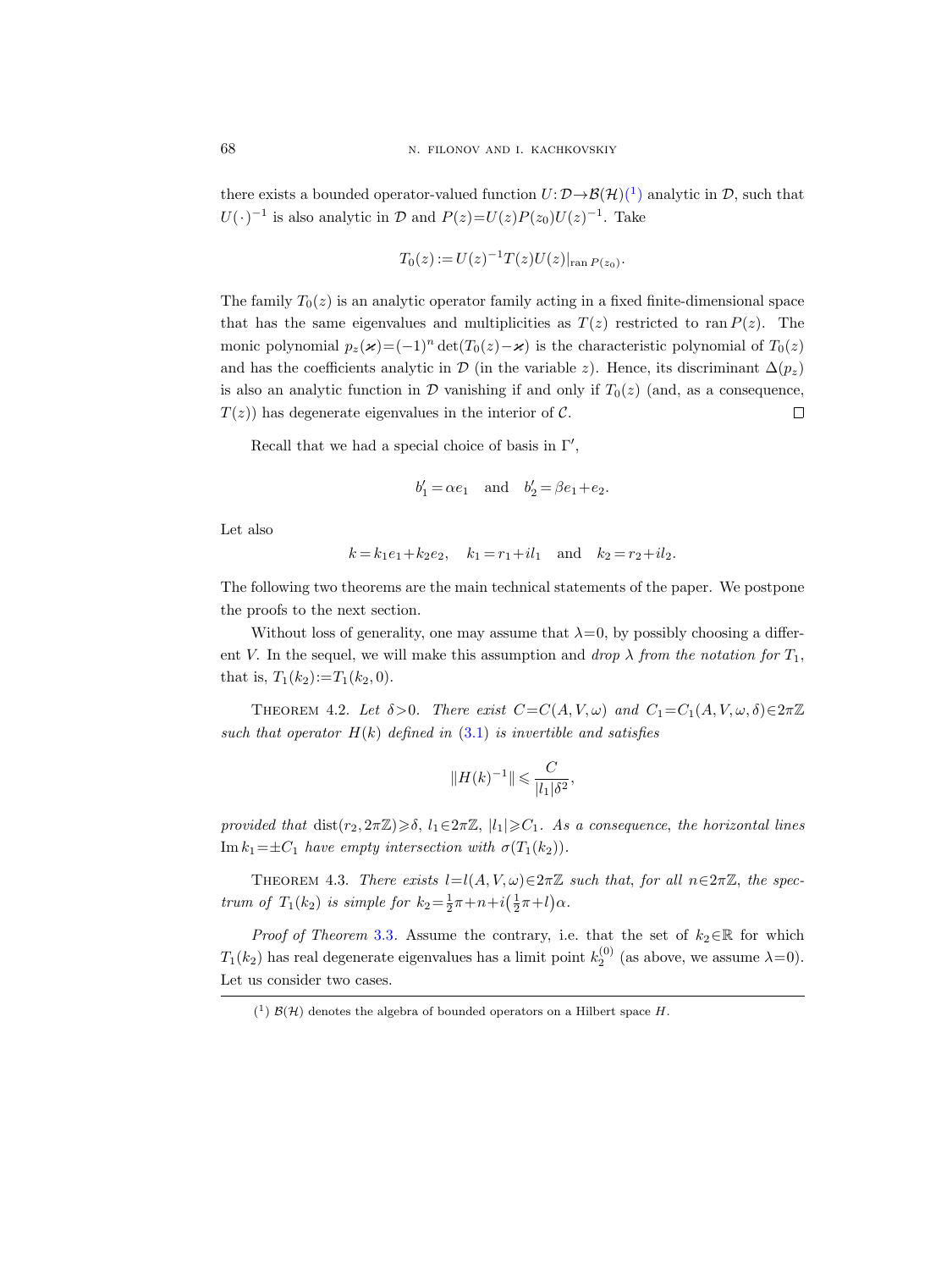Case 1. Suppose that  $dist(k_2^{(0)}, 2\pi \mathbb{Z}) > 0$ . Take  $\delta = \min\left\{\frac{1}{2}\pi, dist(k_2^{(0)}, 2\pi \mathbb{Z})\right\}$ . There exists a single  $n \in 2\pi\mathbb{Z}$  such that  $k_2^{(0)} \in [n+\delta, n+2\pi-\delta]$ . Let  $\mathcal{C}_0$  be a path in the  $k_2$ -plane starting at  $k_2^{(0)}$ , then going straight towards the point  $\frac{1}{2}\pi + n$ , and then going vertically towards the point  $k_2^{(1)} := \frac{1}{2}\pi + n + i(\frac{1}{2}\pi + l)\alpha$  from Theorem [4.3.](#page-9-1)

The points  $k_2 \in \mathcal{C}_0$  satisfy the assumptions of Theorem [4.2.](#page-9-2) Let us consider the eigenvalues of  $T_1(k_2)$  lying within the strip  $|\text{Im } k_1| < C_1$ , where  $C_1$  is the constant from Theorem [4.2.](#page-9-2) They form a discrete  $2\pi\alpha$ -periodic set. For each  $k_2 \in C_0$ , there exists a point  $r(k_2) \in \mathbb{R}$  which is not a real part of any of these eigenvalues. Moreover, by continuity arguments, this also holds in a small (complex) neighbourhood of  $k_2$ . Let us cover  $\mathcal{C}_0$  by a finite number of these neighbourhoods  $\mathcal{D}_j$ ,  $j=1, ..., p$ , so that  $k_2^{(0)} \in \mathcal{D}_1$  and  $k_2^{(1)} \in \mathcal{D}_p$ , and denote the corresponding values of  $r(k_2)$  by  $r_j$ . For each j, denote by  $\mathcal{C}_j$  the boundary of the following rectangle:

$$
r_j < \text{Re}\,k_1 < r_j + 2\pi\alpha \quad \text{and} \quad -C_1 < \text{Im}\,k_1 < C_1.
$$

Informally speaking, each rectangle contains all eigenvalues that we are interested in: they are initially on the real line, they cannot cross the lines Im  $k_1=\pm C_1$ , and the pictures to the right and to the left copy the picture in the rectangle, due to periodicity.

Let us apply Lemma [4.1](#page-8-1) to each of the domains  $\mathcal{D}_i$  and contours  $\mathcal{C}_i$ . Due to Theo-rem [4.3,](#page-9-1) the spectrum of  $T_1(k_2^{(1)})$  is simple, and hence the set of "degenerate"  $k_2$  should be discrete in a neighbourhood  $\mathcal{D}_p$  of  $k_2^{(1)}$ . By the standard arguments of analytic continuation, it should also be discrete in every neighbourhood  $\mathcal{D}_1, ..., \mathcal{D}_p$ . However, since  $k_2^{(0)} \in \mathcal{D}_1$ , it is not discrete in  $\mathcal{D}_1$ , which is a contradiction.

Case 2. Suppose that  $k_2^{(0)} \in 2\pi\mathbb{Z}$ . The set of real eigenvalues of  $T_1(k_2^{(0)})$  is, again, discrete and  $2\pi\alpha$ -periodic. Let us surround the eigenvalues on one period by a contour C containing no other eigenvalues. In a small neighbourhood  $\mathcal{D}_0$  of  $k_2^{(0)}$ , these eigenvalues still stay within  $C$ . Apply Lemma [4.1](#page-8-1) to  $C$  and  $\mathcal{D}_0$ . Again, since the set of "degenerate" values of  $k_2$  is not discrete in  $\mathcal{D}_0$ , it should coincide with  $\mathcal{D}_0$ , and hence there exists at least one more point with the same property that belongs to  $\mathbb{R}\setminus 2\pi\mathbb{Z}$ , and thus the situation reduces to Case 1.  $\Box$ 

#### 5. Proofs of Theorems [4.2](#page-9-2) and [4.3](#page-9-1)

<span id="page-10-0"></span>Let us start by recalling some notation introduced above:

$$
b'_1 = \alpha e_1
$$
 and  $b'_2 = \beta e_1 + e_2$ ,  $\alpha, \beta \in \mathbb{R}$ ;

$$
k = k_1 e_1 + k_2 e_2
$$
,  $k_1 = r_1 + i l_1$  and  $k_2 = r_2 + i l_2$ ,  $r_1, r_2, l_1, l_2 \in \mathbb{R}$ .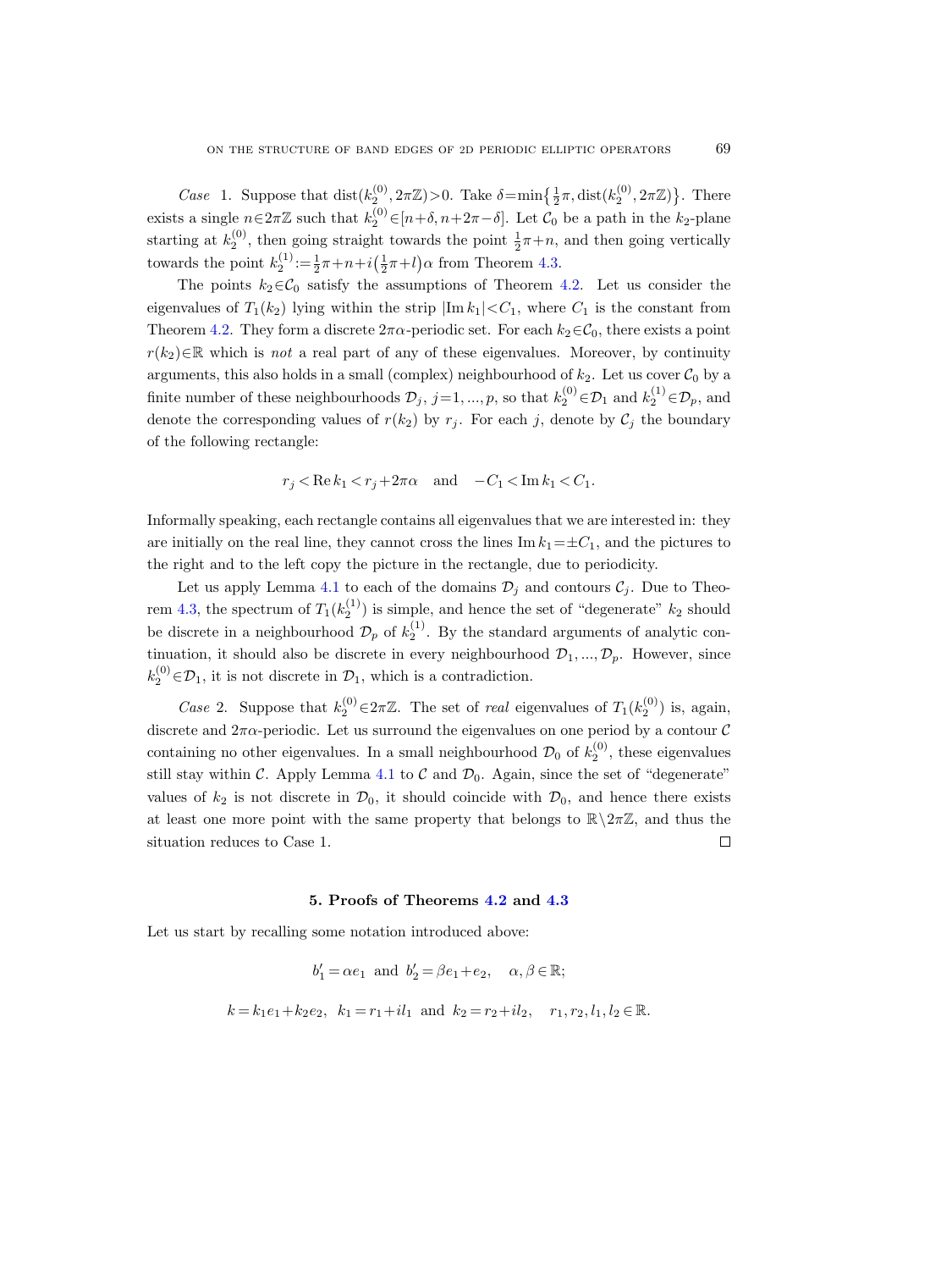In this section, we will emphasize the dependence of  $H$  on  $q$ ,  $A$  and  $V$ , and use the notation  $H(k; g, A, V)$ . Consider the free operator  $H_0(k) := H(k; 1, 0, 0)$ . Its eigenfunctions are of the form

$$
\exp\{im\cdot x\}=\exp\{i(m_1b'_1+m_2b'_2)\cdot(x_1e_1+x_2e_2)\}=\exp\{i((\alpha m_1+\beta m_2)x_1+m_2x_2)\},
$$
  

$$
m=m_1b'_1+m_2b'_2\in\Gamma',\quad m_1,m_2\in2\pi\mathbb{Z},
$$

and

$$
H_0(k) \exp\{im \cdot x\} = ((-i\partial_1 + k_1)^2 + (-i\partial_2 + k_2)^2) \exp\{im \cdot x\} = h_m(k) \exp\{im \cdot x\},\,
$$

where  $h_m(k)$  is the symbol of  $H_0(k)$ :

$$
h_m(k) = (\alpha m_1 + \beta m_2 + k_1)^2 + (m_2 + k_2)^2 = q_m^+(k)q_m^-(k),
$$
  

$$
q_m^+(k) = \alpha m_1 + \beta m_2 + r_1 \mp l_2 + i(l_1 \pm m_2 \pm r_2).
$$

Let also  $Q^{\pm}(k)$  be the operators with symbols  $q_m^{\pm}(k)$ , respectively, so that

$$
H_0(k) = Q^+(k)Q^-(k).
$$

Suppose that the magnetic potential A satisfies  $(2.3)$ . Then, there exists a Γ-periodic scalar function  $\varphi \in C^2_{\text{per}}(\Omega)$  such that

<span id="page-11-1"></span>
$$
(\nabla \varphi)(x) = A_2(x)e_1 - A_1(x)e_2, \quad \int_{\Omega} \varphi(x) dx = 0, \quad \|\varphi\|_{C^2(\Omega)} \le C \|A\|_{C^1(\Omega)}.
$$
 (5.1)

Let also

$$
B(x) = \partial_1 A_2(x) - \partial_2 A_1(x), \quad w(x) := e^{-2\varphi(x)}.
$$

The operator  $H(k; 1, A, B)$  is called the *Pauli operator* (more precisely, a block of the Pauli operator). The following is proved in [\[2\]](#page-19-3) and allows us to reduce the case of the magnetic potential, essentially, to the case of the free operator.

PROPOSITION 5.1. Under the above assumptions, if  $Q^+(k)$  and  $Q^-(k)$  are invertible, then  $H(k; 1, A, B)$  is also invertible, and

$$
H(k; 1, A, B)^{-1} = e^{\varphi} Q^{-}(k)^{-1} e^{-2\varphi} Q^{+}(k)^{-1} e^{\varphi}
$$
  
= 
$$
e^{\varphi(x)} H_0(k)^{-1} (e^{-\varphi} + (-i\partial_1 w + \partial_2 w) Q^{+}(k)^{-1} e^{\varphi}).
$$
 (5.2)

<span id="page-11-0"></span>The following proposition can also be easily verified; see [\[4\]](#page-19-5). It will be used to reduce the case of a scalar metric  $g = \omega^2 \mathbf{1}$  to the case  $g = \mathbf{1}$ .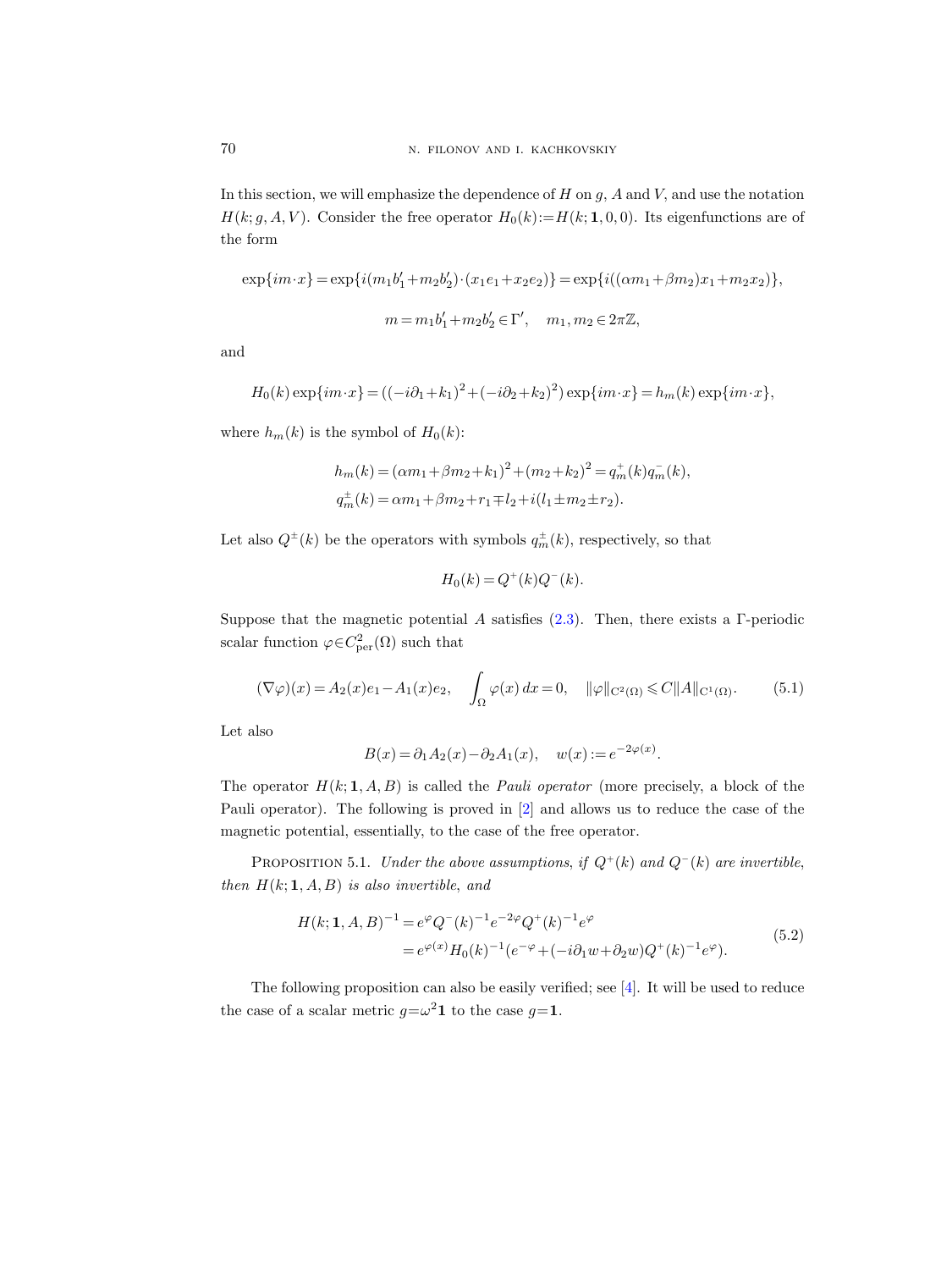<span id="page-12-2"></span>PROPOSITION 5.2. Let  $\omega \in C^2_{\text{per}}(\Omega)$ ,  $V \in L^{\infty}(\Omega)$  and  $A \in C^1_{\text{per}}(\Omega)$ . Then,

$$
H(k; \omega^2 \mathbf{1}, A, V) = \omega H(k; \mathbf{1}, A, \omega^{-2} V + \omega^{-1} \Delta \omega) \omega,
$$
\n(5.3)

$$
\omega H(k; 1, A, V)\omega = H(k; \omega^2 1, A, \omega^2 V - \omega \Delta \omega).
$$
\n(5.4)

*Proof of Theorem [4.2](#page-9-2).* Suppose that  $dist(r_2, 2\pi\mathbb{Z}) = \delta$ . Since  $l_1 \pm m_2 \in 2\pi\mathbb{Z}$ , we have  $|q_m^{\pm}(k)| \geqslant \delta$ . In addition,  $\text{Im } q_m^+(k) + \text{Im } q_m^-(k) = 2l_1$ , and hence we either have  $|q_m^+(k)| \geqslant |l_1|$ or  $|q_m^-(k)| \geqslant |l_1|$ . Combining these estimates, we obtain  $|h_m(k)| \geqslant |l_1| \delta$ , and

<span id="page-12-0"></span>
$$
||H_0(k)^{-1}|| \le \frac{1}{|l_1|\delta} \quad \text{and} \quad ||Q^+(k)^{-1}|| \le \frac{1}{\delta}, \tag{5.5}
$$

which completes the proof for  $A=0$ ,  $V=0$  and  $\omega=1$ . If  $A\neq 0$  and  $V(x)=B(x)$ , then, from [\(5.2\)](#page-11-0) and [\(5.5\)](#page-12-0), we get

<span id="page-12-1"></span>
$$
||H(k; 1, A, B)^{-1}|| \leqslant \frac{C}{|l_1|\delta^2},\tag{5.6}
$$

where C depends on A via w and  $\varphi$ . The standard Neumann series arguments imply that the bound [\(5.6\)](#page-12-1) holds for the operator  $H(k, 1, A, V)$  with arbitrary  $V \in L^{\infty}(\Omega)$  (and maybe a different C) for sufficiently large  $l_1$ , say

$$
|l_1|\geqslant \frac{2\|V-B\|_{\mathrm{L}^\infty(\Omega)}C}{\delta^2}.
$$

The case of arbitrary  $\omega$  follows from Proposition [5.2.](#page-12-2)

We now make some preparations for the proof of Theorem 4.3. Fix 
$$
k_2
$$
 as in the formulation of the theorem, so that

$$
r_2 = \frac{1}{2}\pi + n \text{ and } l_2 = (\frac{1}{2}\pi + l)\alpha, \quad l, n \in 2\pi\mathbb{Z}.
$$
 (5.7)

For these  $k_2$ , define

$$
\Sigma_n := \{ k_1 \in \mathbb{C} : h_m(k_1, k_2) = 0 \text{ for some } m_1, m_2 \in 2\pi \mathbb{Z} \}.
$$

In other words, it is the set of  $k_1$  for which  $H_0(k_1, k_2)$  is not invertible. A simple computation shows that  $\Sigma_n$  consists of points  $r_1+il_1$  of the following form:

<span id="page-12-3"></span>
$$
\begin{cases}\nr_1 = -\alpha m_1 - \beta m_2 \mp \left(\frac{1}{2}\pi + l\right)\alpha, & m_1, m_2 \in 2\pi \mathbb{Z}.\n\end{cases} (5.8)
$$

Since one can replace the variables  $m_1$  by  $m_1+l$ , one can see that the set  $\Sigma_n$  does not depend on l.

<span id="page-12-5"></span><span id="page-12-4"></span>

 $\Box$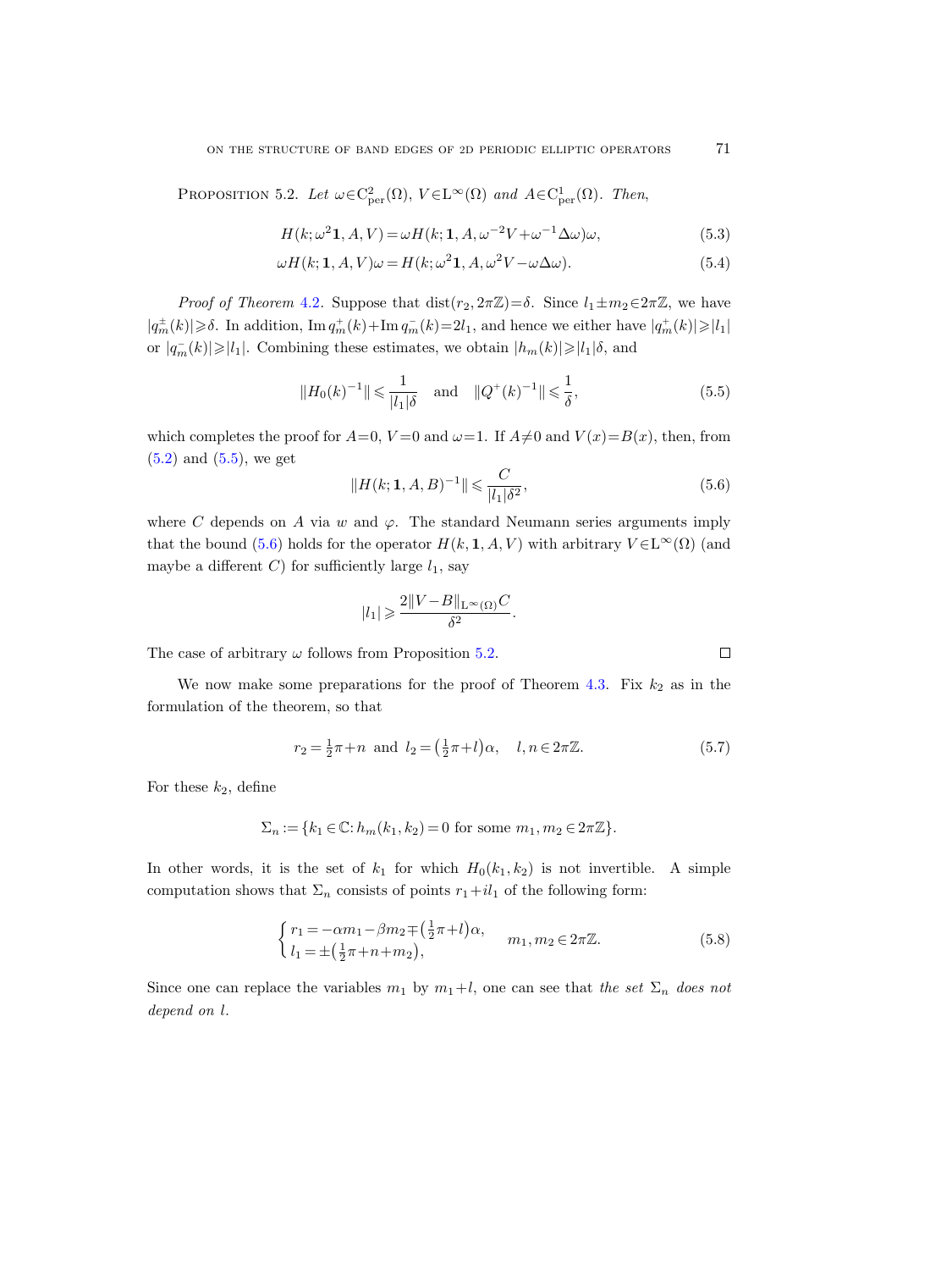

<span id="page-13-0"></span>Figure 1. The sets  $\Sigma_n$  and  $G_n$ .

Let us describe the set  $\Sigma_n$  in more detail. First of all, it is easy to see that different values of  $(m_1, m_2)$  give different points of  $\Sigma_n$ , as  $m_2$  and the signs are uniquely determined by the value of  $l_1$ , and  $m_1$  is determined by  $r_1$  afterwards. Next, the set  $\Sigma_n$  lies on the union of horizontal lines Im  $k_1 \in \frac{1}{2}\pi + \pi \mathbb{Z}$ . On each line, it is a sequence of equally spaced points with the spacings  $2\pi\alpha$ .

We will also need another set  $G_n$  defined by

$$
G_n:=(\mathbb{R}+i\pi\mathbb{Z})\cup\bigcup_{z\in\Sigma_n}\bigg(z+\pi\alpha+i\bigg[-\frac{\pi}{2},\frac{\pi}{2}\bigg]\bigg).
$$

The set  $G_n$  consists of horizontal lines Im  $k_1 \in \pi \mathbb{Z}$  separating the horizontal lines of  $\Sigma_n$ . In addition, for each point of  $\Sigma_n$ , we include a vertical line segment of the length  $\pi$ separating this point from the next point of  $\Sigma_n$  lying on the same line. One can imagine  $G_n$  as a "brick wall" consisting of rectangles such that there is exactly one element of  $\Sigma_n$  inside of each rectangle.

In Figure [1,](#page-13-0) an example of  $\Sigma_n$  and  $G_n$  is shown for  $n=0$ ,  $\alpha=0.75$  and  $\beta=0.075$ . The set  $G_n$  is represented by thick lines, and the locations of points of  $\Sigma_n$  are indicated by black and white circles, corresponding to the upper or lower choice of signs in [\(5.8\)](#page-12-3), respectively.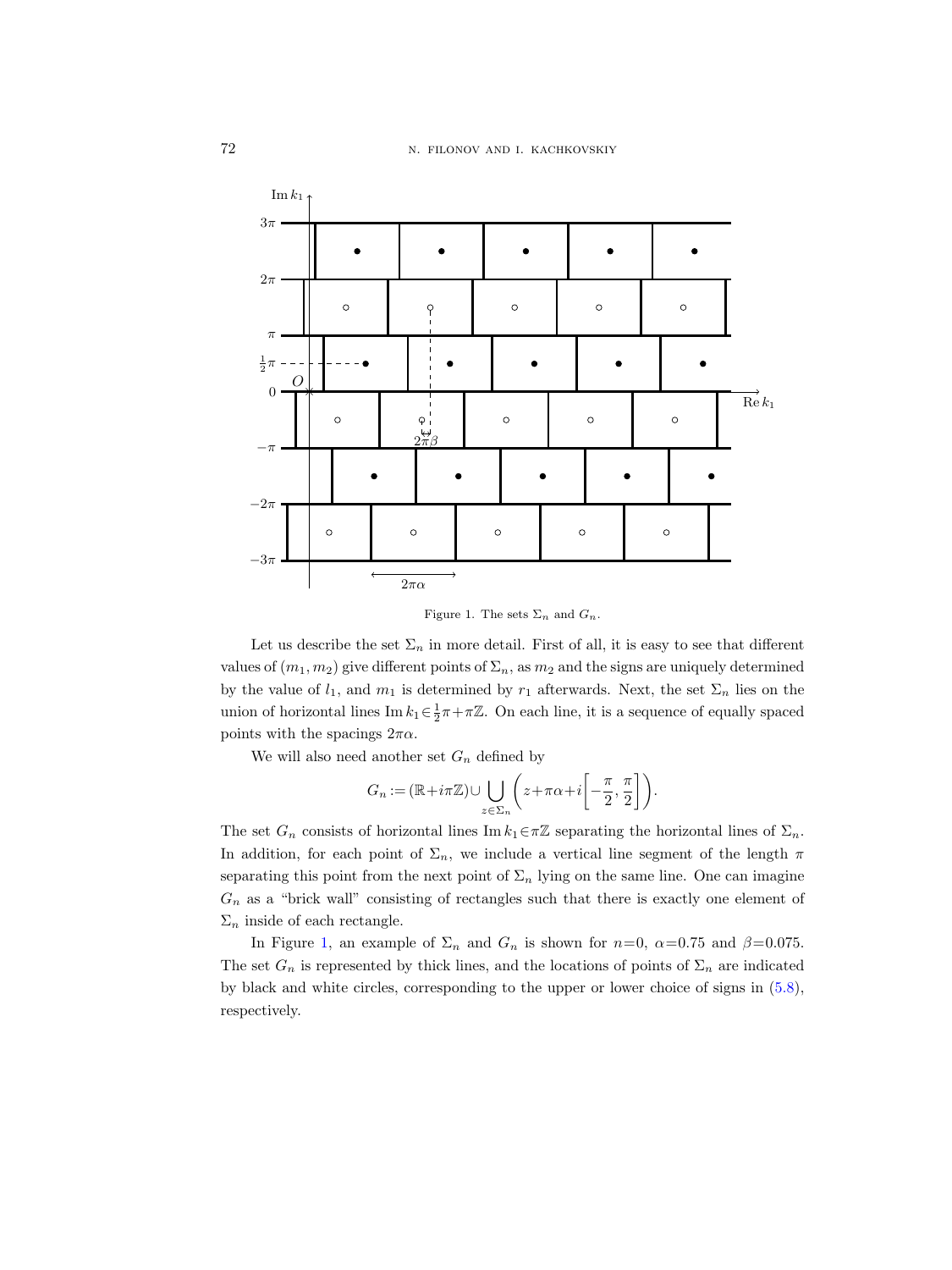<span id="page-14-0"></span>LEMMA 5.3. Suppose that  $k_1 \in G_n$  and  $k_2 = \frac{1}{2}\pi + n + i(\frac{1}{2}\pi + l)\alpha$ , where  $l, n \in 2\pi\mathbb{Z}$ . Then,

$$
|h_m(k)| \geqslant C|l|
$$

uniformly in  $m_1, m_2 \in 2\pi\mathbb{Z}$ .

*Proof.* Since  $|\text{Re } q_m^+(k) - \text{Re } q_m^-(k)| = 2|l_2| \geq C|l|$ , we have for each m either

$$
|q_m^+(k)| \geq \frac{1}{2}C|l|
$$
 or  $|q_m^-(k)| \geq \frac{1}{2}C|l|$ .

On the other hand,  $|q_m^+(k)|$ , as well as  $|q_m^-(k)|$ , is a distance between  $k_1$  and some point on  $\Sigma_n$ , which implies the following lower bound:

<span id="page-14-1"></span>
$$
|q_m^{\pm}(k)| \geq \text{dist}(k_1, \Sigma_n) \geq \text{dist}(G_n, \Sigma_n) = \min\left\{\frac{1}{2}\pi, \pi\alpha\right\}.
$$
 (5.9)

The combination of these estimates completes the proof of the lemma.

Remark 5.4. Lemma [5.3](#page-14-0) is the main ingredient of the proof that relies on the assumption  $d=2$ . In  $d\geqslant 3$ , one cannot construct a set  $G_n$  with similar properties and constant size of the bricks.

<span id="page-14-2"></span>COROLLARY 5.5. Under the assumptions of Lemma [5.3,](#page-14-0) there exists  $L_0(A, V, \omega) > 0$ such that, if  $|l| > L_0(\omega, A, V)$ , then the operator  $H(k; \omega^2 \mathbf{1}, A, V)$  is invertible and

$$
\|H(k;\omega^2\mathbf{1},A,V)^{-1}\|\leqslant \frac{C(\omega,A,V)}{|l|},
$$

where the constants C and L<sub>0</sub> depend only on  $||A||_{C^1(\Omega)}, ||V||_{L^{\infty}(\Omega)}, ||\omega||_{C^2(\Omega)}$  and on the constant  $m_q$  from  $(3.2)$ .

Proof. From Proposition [5.2,](#page-12-2) we have

$$
||H(k; \omega^2 \mathbf{1}, A, V)^{-1}|| \leq m_g^{-2} ||H(k; \mathbf{1}, A, V_\omega)^{-1}||,
$$

where

$$
V_{\omega} = \omega^{-2} V + \omega^{-1} \Delta \omega,
$$

and therefore

$$
||V_{\omega}||_{L^{\infty}(\Omega)} \leqslant m_g^{-2}||V||_{L^{\infty}(\Omega)} + m_g^{-1}||\omega||_{C^2(\Omega)}.
$$

From  $(5.2)$ ,  $(5.1)$ , Lemma [5.3](#page-14-0) and  $(5.9)$ , we have

$$
||H(k; 1, A, B)^{-1}|| \leq C(A) ||H_0(k)^{-1}|| \leq \frac{C_1(A)}{|l|},
$$

where  $C(A)$  and  $C_1(A)$  depend only on  $||A||_{C^1(\Omega)}$ . Since  $||B||_{L^{\infty}(\Omega)} \leq 2||A||_{C^1(\Omega)}$ , we can use the same Neumann series argument as in the proof of Theorem [4.2](#page-9-2) to replace B by  $V_\omega$ .  $\Box$ 

 $\Box$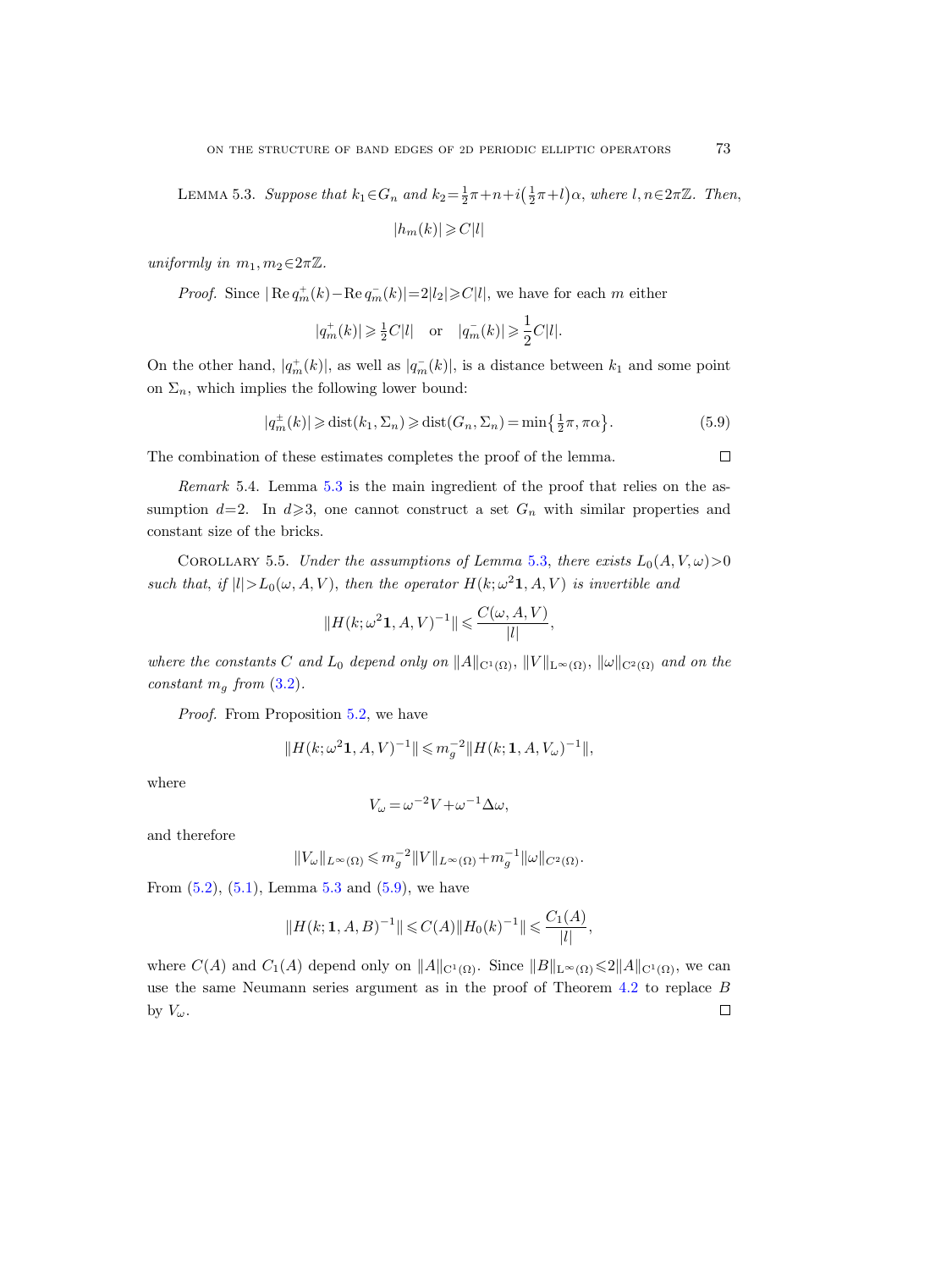*Proof of Theorem [4.3](#page-9-1).* Denote by  $T_u(k_2)$  the operator  $T_1(k_2)$ , with V, A and  $\omega$  replaced by  $\mu V$ ,  $\mu A$  and  $\mu \omega + (1-\mu)$ , respectively. It is a 1-parameter family connecting the "free" operator  $T_0(k_2)$  with  $T_1(k_2)$ .

It is easy to see that  $\sigma(T_0(k_2))=\sum_n$ , because  $\Sigma_n$  is exactly the set of  $k_1\in\mathbb{C}$  for which the symbol of  $H_0(k)$  is not invertible. Moreover, an easy computation shows that, for each  $k_1 \in \Sigma_n$ , the corresponding eigenspace is 1-dimensional and is spanned by  $\binom{e^{im\cdot x}}{k_1e^{im\cdot x}}$  $e^{im\cdot x}\bigg\},\$ where m is determined by  $k_1$  via  $(5.8)$ . Note that each value of m appears twice (for two different values of  $k_1$ ) because of two possible signs. Hence, the total collection of eigenvectors spans  $H^1_{per}(\Omega) \oplus L^2(\Omega)$ , so there are no Jordan cells and the spectrum of  $T_0(k_2)$  is simple.

It remains to prove that  $T_1(k_2)$  also has simple spectrum. Consider the Riesz projection of  $T_{\mu}(k_2)$  with respect to the boundary of some rectangle of  $G_n$ . For  $\mu=0$ , the rectangle contains exactly one simple eigenvalue, and the range of the projection has dimension 1. Let us increase  $\mu$ . The only way for the dimension of the range to change is to have an eigenvalue of  $T_{\mu}(k_2)$  approach the set  $G_n$ . This, however, is impossible for  $\mu \in [0, 1]$ , due to Corollary [5.5,](#page-14-2) and hence the eigenvalues of  $T_1(k_2)$  is simple.  $\Box$ 

*Remark* 5.6. The proof of Theorem [4.3](#page-9-1) is based on the ideas of  $[7, \S$ VI].

#### 6. The case of variable metric

<span id="page-15-0"></span>In this section we show how to reduce the case of an operator with arbitrary metric  $q$ satisfying [\(2.4\)](#page-2-3) to the case of the scalar metric. The technical difference with standard arguments such as in [\[22\]](#page-20-9) is that we need to keep track of the quasi-momentum, in order to ensure that it is transformed linearly. This is done by an additional "gauge transformation". The following proposition establishes the existence of global isometric coordinates in which the metric g becomes scalar. See [\[16,](#page-20-20) Proposition 18] for the proof.

<span id="page-15-1"></span>PROPOSITION 6.1. Suppose that g satisfies  $(2.4)$ . Then, there exists a basis  $\{b_1^*,b_2^*\}$ of  $\mathbb{R}^2$  and a one-to-one map  $\Psi: \mathbb{R}^2 \to \mathbb{R}^2$ ,  $\Psi \in C^3(\mathbb{R}^2)$ ,  $\det \Psi'(x) \neq 0$ ,

$$
\Psi(0)=0 \quad \textit{and} \quad \Psi(x+n_1b_1+n_2b_2)=\Psi(x)+n_1b_1^*+n_2b_2^* \;\; \textit{for all}\; n_1,n_2\in\mathbb{Z},
$$

such that

<span id="page-15-2"></span>
$$
|\det \Psi'(x)|^{-1} \Psi'(x) g(x) \Psi'(x)^t = \omega^2 (\Psi(x)) \mathbf{1},
$$
\n(6.1)

where  $\omega \in C^2(\mathbb{R}^2)$  is a strictly positive scalar function periodic with respect to the lattice  $\Gamma_*$  spanned by  $b_1^*$  and  $b_2^*$ .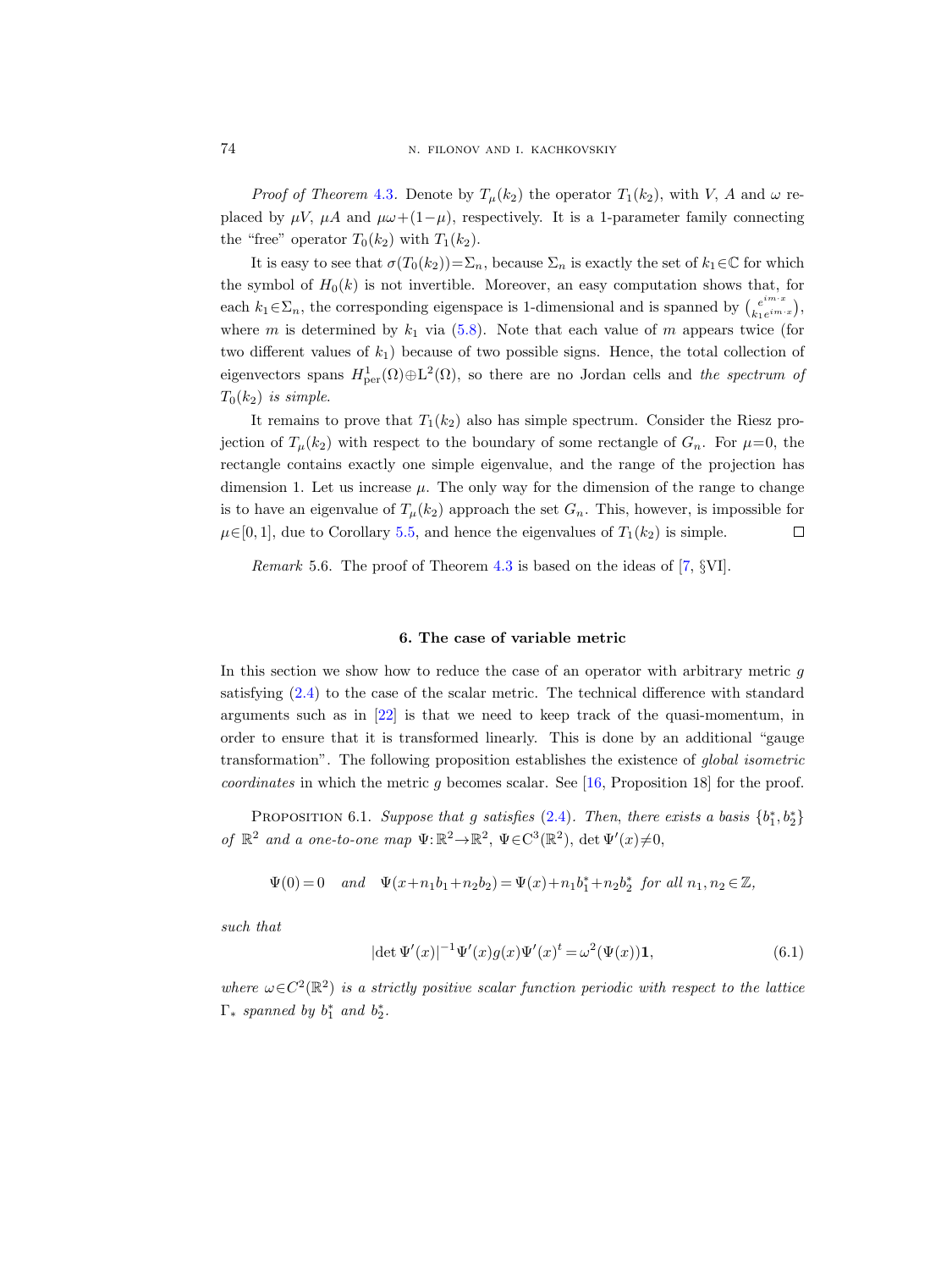Let us introduce some notation. Suppose that the operator  $H(q, A, V)$  satisfies the assumptions of Theorem [2.1.](#page-3-0) Let  $\Psi$  be the transformation obtained from Proposition [6.1.](#page-15-1) Denote by  $T_*: \mathbb{R}^2 \to \mathbb{R}^2$  the linear transformation defined by  $T_*(b_1) = b_1^*$  and  $T_*(b_2) = b_2^*$ . The transformation  $T_*$ , as well as the map  $\Psi$ , transforms the lattice Γ into Γ<sub>\*</sub>. Let also

$$
y = \Psi(x)
$$
,  $A_*(y) = (\Psi'(x)^{-1})^t A(x)$ ,  $V_*(y) = \psi_*(y)^{-2} V(x)$ ,  $\psi_*(y) = |\det \Psi'(x)|^{1/2}$ .

Let also

$$
\Omega_{\Psi} = \Psi(\Omega)
$$
 and  $\Omega_{*} = \{y_1 b_1^* + y_2 b_2^* : y_1, y_2 \in [0, 1)\}.$ 

Note that both  $\Omega_*$  and  $\Omega_{\Psi}$  are fundamental domains of  $\Gamma_*$ , and there is a natural correspondence between  $L^2(\Omega_*)$  and  $L^2(\Omega_\Psi)$ , as both can be identified with  $\mathbb{R}^d/\Gamma_*$ .

<span id="page-16-0"></span>LEMMA 6.2. In the above notation, let  $\Phi: L^2(\Omega) \to L^2(\Omega_*)$  be the unitary operator of change of variables

$$
u(x) = \psi_*(y)(\Phi u)(y), \quad y = \Psi(x),
$$

where u is considered as an element of  $L^2(\Omega_*)$ . Then,

$$
\Phi H(0;g,A,V)\Phi^{-1} = \psi_* H(0;\omega^2 \mathbf{1}, A_*, V_*)\psi_*.
$$

*Proof.* Let  $v = \Phi u$ , and let us extend it  $\Gamma_*$ -periodically into  $\mathbb{R}^d$ . Then, due to [\(6.1\)](#page-15-2) and the change of variable rule, the quadratic form of the left-hand side applied to  $v$  is equal to

$$
(H(0; g, A, V)\Phi^{-1}v, \Phi^{-1}v)_{L^{2}(\Omega)}
$$
  
=  $(H(0; g, A, V)u, u)_{L^{2}(\Omega)}$   
=  $\int_{\Omega} \langle g(x)(-i\nabla_{x}-A(x))u(x), (-i\nabla_{x}-A(x))u(x) \rangle dx + \int_{\Omega} V(x)|u(x)|^{2} dx$   
=  $\int_{\Omega_{\Psi}} \langle \omega^{2}(y)(-i\nabla_{y}-A_{*}(y))\psi_{*}(y)v(y), (-i\nabla_{y}-A_{*}(y))\psi_{*}(y)v(y) \rangle dy$   
+  $\int_{\Omega_{\Psi}} V_{*}(y)\psi_{*}(y)^{2}|v(y)|^{2} dy$   
=  $\int_{\Omega_{*}} \langle \omega^{2}(y)(-i\nabla_{y}-A_{*}(y))\psi_{*}(y)v(y), (-i\nabla_{y}-A_{*}(y))\psi_{*}(y)v(y) \rangle dy$   
+  $\int_{\Omega_{*}} V_{*}(y)\psi_{*}(y)^{2}|v(y)|^{2} dy$   
=  $(H(0; \omega^{2} 1, A_{*}, V_{*})\psi_{*}v, \psi_{*}v)_{L^{2}(\Omega_{*})}.$ 

THEOREM 6.3. Suppose that  $k \in \mathbb{R}^2$ . Under the assumptions of Theorem [2.1,](#page-3-0) the operator  $H(k; g, A, V)$  is unitarily equivalent to the operator

<span id="page-16-1"></span>
$$
H((T_*^{-1})^t k, \omega^2 \psi_*^2 \mathbf{1}, A_*, \psi_*^2 V_* + \psi_*^2 \omega \Delta \omega - \psi_* \omega \Delta (\psi_* \omega))
$$
(6.2)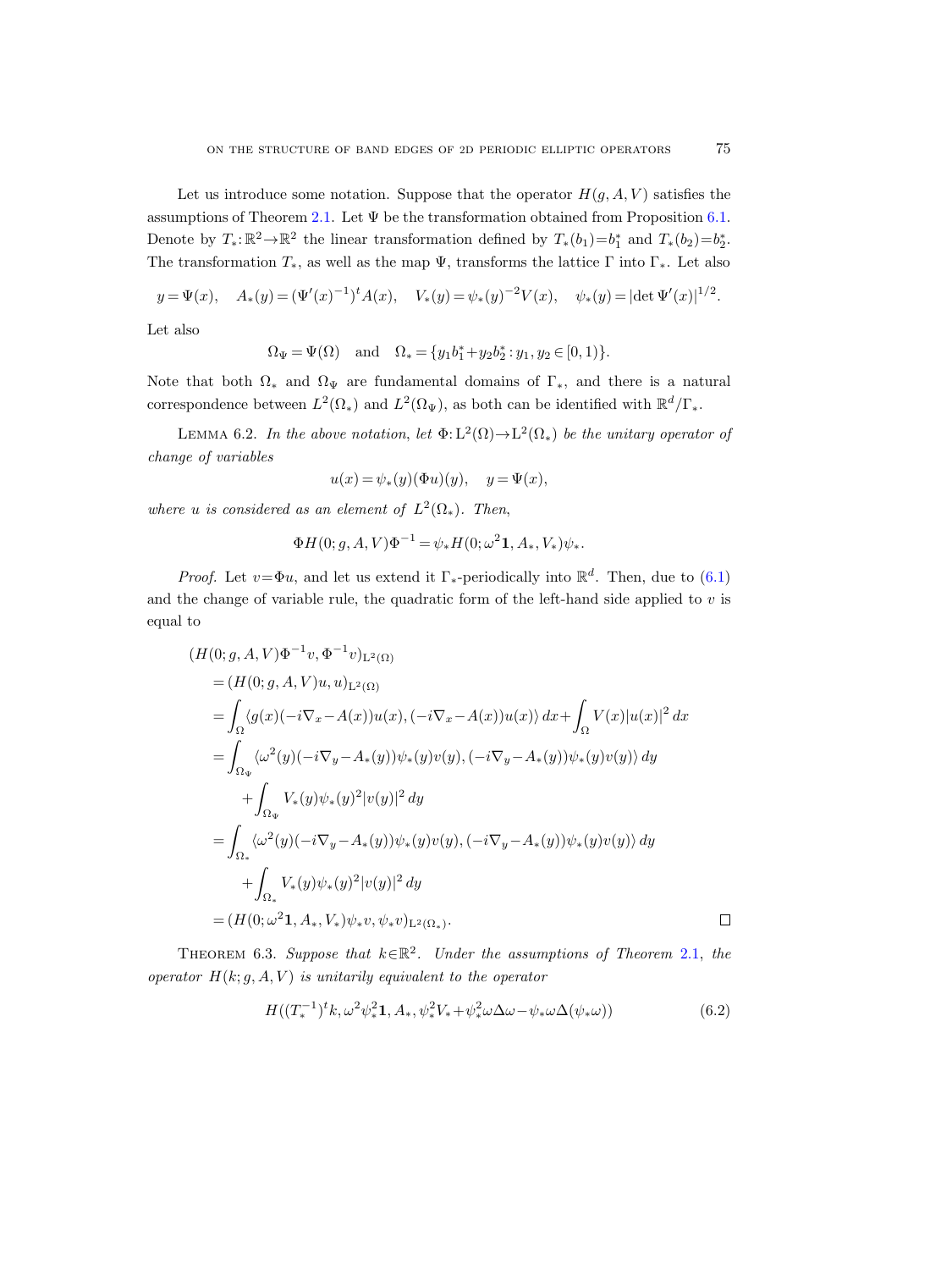acting in  $L^2(\Omega_*)$ , where  $\Omega_* \subset \mathbb{R}^2$  is an elementary cell of  $\Gamma_*$ , and  $T_*$ ,  $\omega$ ,  $\psi_*, A_*$  and  $V_*$ are defined above.

Proof. We will perform the required unitary transformation in several steps. First, let us note that  $H(k; g, A, V) = H(0; g, A-k, V)$ . Consider the unitary transformation  $u(x) = e^{i\alpha(x)}v(x)$ , where  $\alpha \in C^1_{\text{per}}(\Omega)$ . Note that, under this transformation, the operator  $H(k; g, A, V)$  becomes  $H(0; g, A-k-\nabla \alpha, V)$ . Take  $\alpha(x) = k(T_*^{-1}\Psi(x) - x)$ . This function is Γ-periodic, and

$$
(\nabla \alpha)(x) = \Psi'(x)^t (T_*^{-1})^t k - k.
$$

Hence, the operator  $H(k; g, A, V)$  is unitarily equivalent to  $H(0; g, A - \Psi'(x)^t (T_*^{-1})^t k, V)$ , which, by Lemma [6.2,](#page-16-0) is equivalent to

$$
\psi_* H(0, \omega^2 \mathbf{1}, A_* - (T_*^{-1})^t k, V_*) \psi_* = \psi_* H((T_*^{-1})^t k, \omega^2 \mathbf{1}, A_*, V_*) \psi_*.
$$

Applying  $(5.3)$  and then  $(5.4)$ , we ultimately obtain

$$
\psi_* H((T_*^{-1})^t k, \omega^2 \mathbf{1}, A_*, V_*) \psi_* \n= \omega \psi_* H((T_*^{-1})^t k, \mathbf{1}, A_*, \omega^{-2} V_* + \omega^{-1} \Delta \omega) \omega \psi_* \n= H((T_*^{-1})^t k, \omega^2 \psi_*^2 \mathbf{1}, A_*, \psi_*^2 V_* + \psi_*^2 \omega \Delta \omega - \psi_* \omega \Delta (\psi_* \omega)).
$$

This completes the proof of Theorem [2.1,](#page-3-0) because its statement has already been established for the operators [\(6.2\)](#page-16-1), and the operator families  $H(k; g, A, V)$  and (6.2) have the same band functions up to a linear transformation of k.

#### 7. An example of degenerate band edge in the discrete case

<span id="page-17-0"></span>Consider the discrete Schrödinger operator  $H = \mathcal{D} + V$  in  $l^2(\mathbb{Z}^2)$ , where

$$
(\mathcal{D}u)_n = \frac{1}{2}(u_{n+e_1} + u_{n-e_1} + u_{n+e_2} + u_{n-e_2}), \quad n \in \mathbb{Z}^2,
$$

is the discrete Laplace operator, and  $V$  is the operator of multiplication by the potential given by

$$
(Vu)_n = \begin{cases} v_0 u_n, & \text{if } n_1 + n_2 \text{ is even,} \\ v_1 u_n, & \text{if } n_1 + n_2 \text{ is odd,} \end{cases}
$$

where the real numbers  $v_0$  and  $v_1$  are fixed. In other words, the lattice is formed by two different types of atoms placed in a chessboard order, and V is periodic with respect to the lattice spanned by  $\{2e_1, e_1+e_2\}$ . The corresponding Floquet–Bloch transform

$$
F: l^2(\mathbb{Z}^2) \longrightarrow L^2(\widetilde{\mathcal{O}} \times \{0; 1\})
$$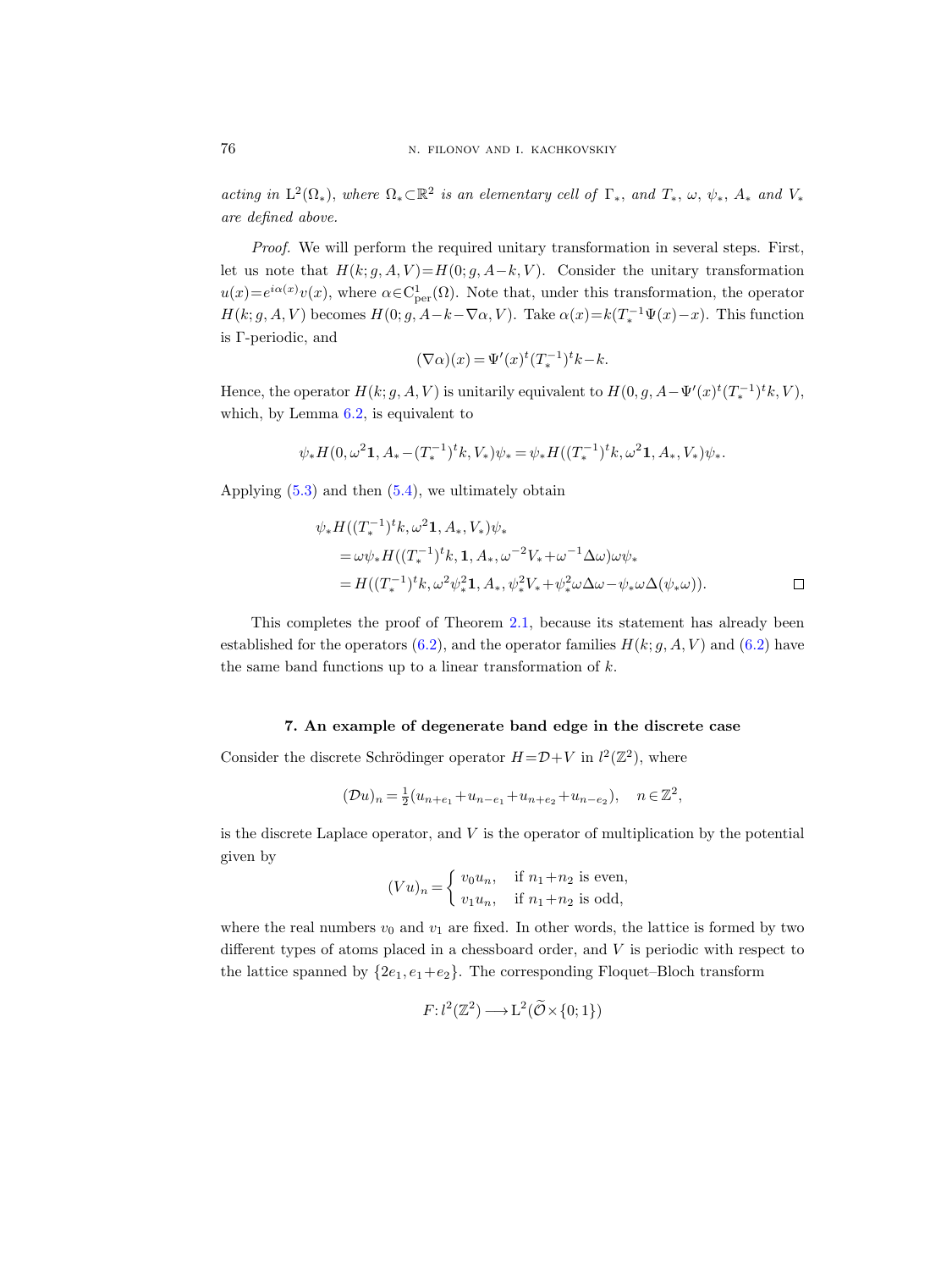is given by

$$
(Fu)(k; m) = \frac{1}{\pi\sqrt{2}} \sum_{n_1 + n_2 \equiv m \pmod{2}} e^{-ikn} u_n.
$$

Here  $k \in \widetilde{\mathcal{O}} = \{k \in \mathbb{R}^2 : |k_1 + k_2| < \pi\}$ , and  $m \in \{0, 1\}$ . The operator F is unitary, and it is easy to see that

$$
FHF^* = \int_{\widetilde{\mathcal{O}}}^{\oplus} H(k) \, dk,
$$

where  $H(k)$  is a self-adjoint operator in  $\mathbb{C}^2$ ,

$$
H(k) = \begin{pmatrix} v_0 & \cos k_1 + \cos k_2 \\ \cos k_1 + \cos k_2 & v_1 \end{pmatrix}.
$$

Eigenvalues of this matrix are

$$
\lambda_{\pm}(k) = \frac{v_0 + v_1}{2} \pm \sqrt{\left(\frac{v_0 - v_1}{2}\right)^2 + (\cos k_1 + \cos k_2)^2},
$$

from which it follows that

$$
\min \lambda^{-} = \frac{v_0 + v_1}{2} - \sqrt{\left(\frac{v_0 - v_1}{2}\right)^2 + 4}, \quad \max \lambda^{-} = \min(v_0, v_1),
$$

$$
\min \lambda^{+} = \max(v_0, v_1), \qquad \max \lambda^{+} = \frac{v_0 + v_1}{2} + \sqrt{\left(\frac{v_0 - v_1}{2}\right)^2 + 4}.
$$

So, the spectrum of the operator  $H$  consists of two bands separated by a gap, whenever  $v_0 \neq v_1$ .

The edges of this gap  $(v_0 \text{ and } v_1)$ , respectively) are attained on the set

$$
\{k\in\mathbb{R}^2: \cos k_1+\cos k_2=0\}=\{k\in\mathbb{R}^2: k_1\pm k_2=(2p+1)\pi\}_{p\in\mathbb{Z}},
$$

which is a countable union of straight lines. Figure [2](#page-19-6) shows the graphs of  $\lambda_{\pm}(\cdot)$  for  $v_0=0$ ,  $v_1=2$ , with the dashed lines indicating the level sets at the edges of the gap  $[0, 2]$ .

Remark 7.1. This example seems to be one of the simplest possible 2-dimensional diatomic tight binding models. We believe that it should be known to the experts in solid state physics. We could not, however, find it in the literature, which is the reason why we discuss it in detail.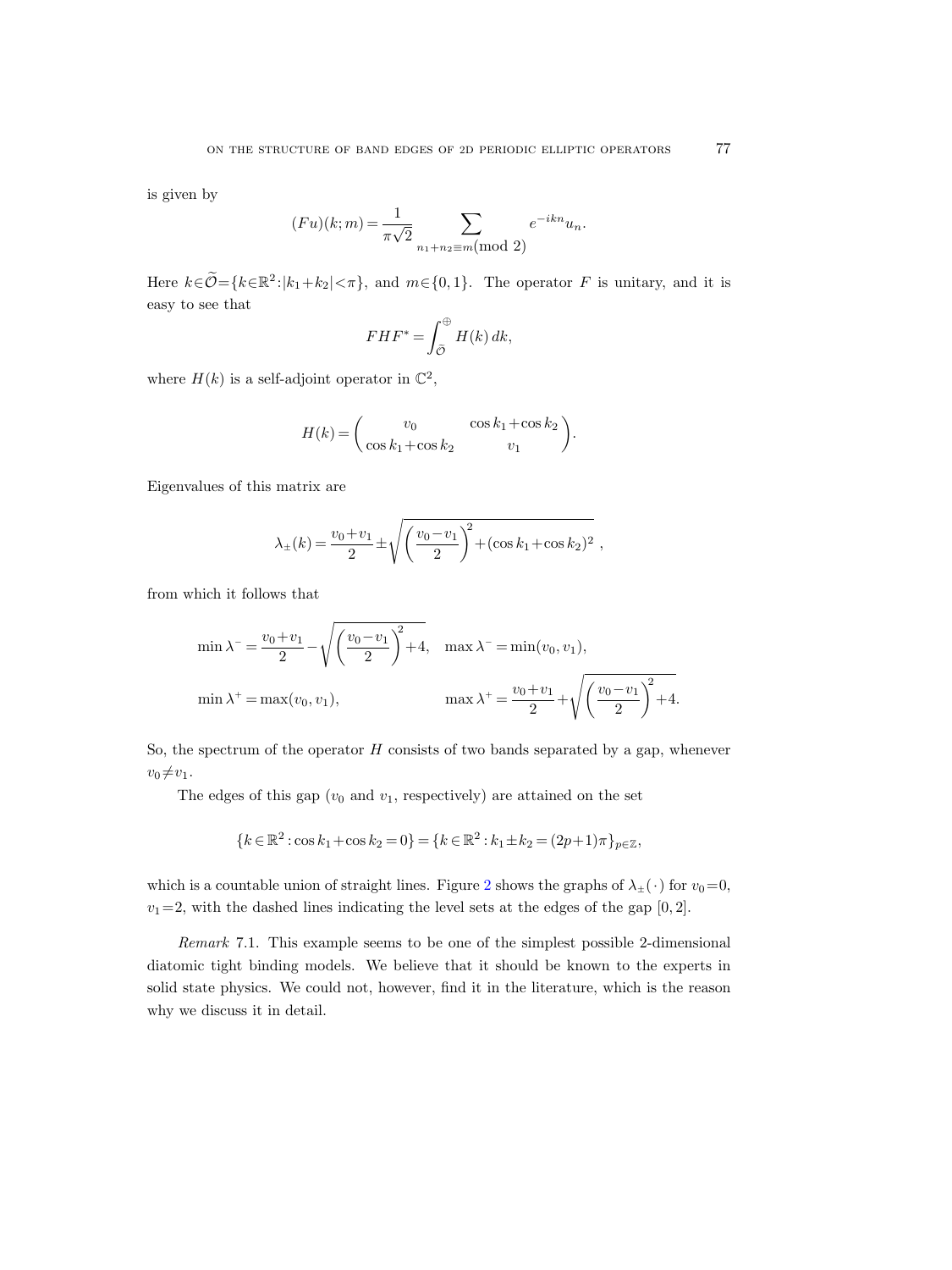

<span id="page-19-6"></span>Figure 2. The band functions  $\lambda^+(k)$  and  $\lambda^-(k)$ .

#### References

- <span id="page-19-0"></span>[1] Ashcroft, N.W. & Mermin, N. D., Solid State Physics. Brooks/Cole, Belmont, CA, 1976.
- <span id="page-19-3"></span>[2] Birman, M. Sh. & Suslina, T. A., The two-dimensional periodic magnetic Hamiltonian is absolutely continuous. Algebra i Analiz, 9 (1997), 32–48 (Russian); English translation in St. Petersburg Math. J., 9 (1998), 21–32.
- <span id="page-19-4"></span>[3] — Absolute continuity of a two-dimensional periodic magnetic Hamiltonian with discontinuous vector potential. Algebra i Analiz, 10 (1998), 1–36 (Russian); English translation in St. Petersburg Math. J., 10 (1999), 579–601.
- <span id="page-19-5"></span>[4] — A periodic magnetic Hamiltonian with a variable metric. The problem of absolute continuity. Algebra i Analiz, 11 (1999), 1–40 (Russian); English translation in St. Petersburg Math. J., 11 (2000), 203–232.
- <span id="page-19-1"></span>[5] — Two-dimensional periodic Pauli operator. The effective masses at the lower edge of the spectrum, in Mathematical Results in Quantum Mechanics (Prague, 1998), Oper. Theory Adv. Appl., 108, pp. 13–31. Birkhäuser, Basel, 1999.
- <span id="page-19-2"></span>[6] — Periodic second-order differential operators. Threshold properties and averaging. Algebra i Analiz, 15 (2003), 1–108 (Russian); English translation St. Petersburg Math. J., 15 (2004), 639–714.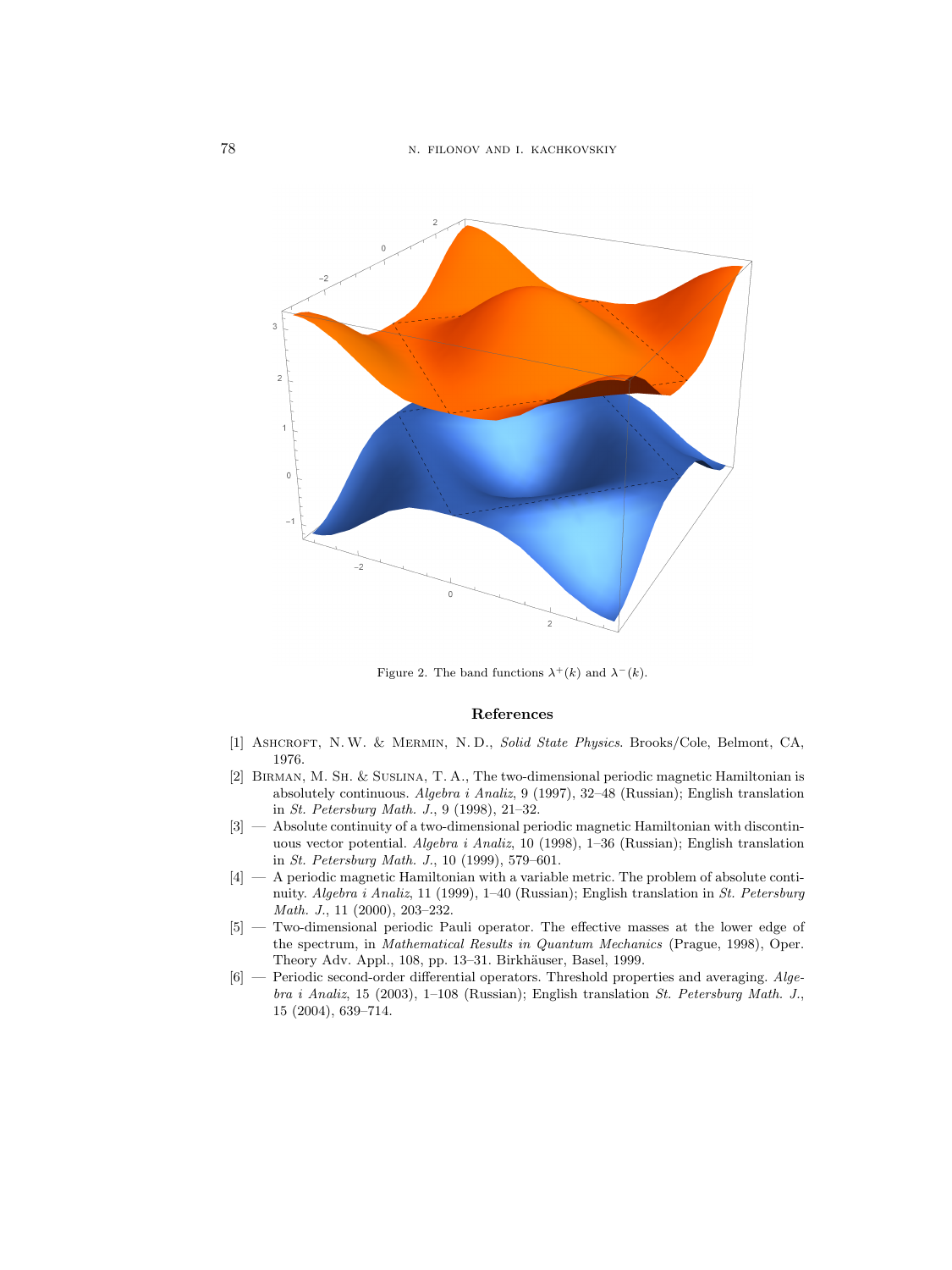- <span id="page-20-17"></span>[7] HOANG, V. & RADOSZ, M., Absence of bound states for waveguides in two-dimensional periodic structures. J. Math. Phys., 55 (2014), 033506, 20 pp.
- <span id="page-20-16"></span>[8] Kato, T., Perturbation Theory for Linear Operators. Classics in Mathematics. Springer, Berlin–Heidelberg, 1995.
- <span id="page-20-13"></span>[9] Kha, M., Green's function asymptotics of periodic elliptic operators on abelian coverings of compact manifolds. J. Funct. Anal., 274 (2018), 341–387.
- <span id="page-20-11"></span>[10] Kha, M., Kuchment, P. & Raich, A., Green's function asymptotics near the internal edges of spectra of periodic elliptic operators. Spectral gap interior. J. Spectr. Theory, 7 (2017), 1171–1233.
- <span id="page-20-3"></span>[11] KIRSCH, W. & SIMON, B., Comparison theorems for the gap of Schrödinger operators. J. Funct. Anal., 75 (1987), 396–410.
- <span id="page-20-7"></span>[12] Klopp, F. & Ralston, J., Endpoints of the spectrum of periodic operators are generically simple. Methods Appl. Anal., 7 (2000), 459–463.
- <span id="page-20-15"></span>[13] Kuchment, P., Floquet Theory for Partial Differential Equations. Operator Theory: Advances and Applications, 60. Birkhäuser, Basel, 1993.
- <span id="page-20-4"></span>[14] — The mathematics of photonic crystals, in Mathematical Modeling in Optical Science, Frontiers Appl. Math., 22, pp. 207–272. SIAM, Philadelphia, PA, 2001.
- <span id="page-20-2"></span>[15] — An overview of periodic elliptic operators. Bull. Amer. Math. Soc., 53 (2016), 343–414.
- <span id="page-20-20"></span>[16] KUCHMENT, P. & LEVENDORSKIÎ, S., On the structure of spectra of periodic elliptic operators. Trans. Amer. Math. Soc., 354 (2002), 537–569.
- <span id="page-20-10"></span>[17] Kuchment, P. & Pinchover, Y., Integral representations and Liouville theorems for solutions of periodic elliptic equations. J. Funct. Anal., 181 (2001), 402–446.
- <span id="page-20-1"></span>[18] — Liouville theorems and spectral edge behavior on abelian coverings of compact manifolds. Trans. Amer. Math. Soc., 359 (2007), 5777–5815.
- <span id="page-20-12"></span>[19] Kuchment, P. & Raich, A., Green's function asymptotics near the internal edges of spectra of periodic elliptic operators. Spectral edge case. Math. Nachr., 285 (2012), 1880–1894.
- <span id="page-20-14"></span>[20] Parnovski, L. & Shterenberg, R., Perturbation theory for spectral gap edges of 2D periodic Schrödinger operators. J. Funct. Anal., 273 (2017), 444-470.
- <span id="page-20-0"></span>[21] REED, M. & SIMON, B., Methods of Modern Mathematical Physics. IV. Analysis of Operators. Academic Press, New York–London, 1978.
- <span id="page-20-9"></span>[22] SHTERENBERG, R. G., Absolute continuity of the spectrum of the two-dimensional periodic Schrödinger operator with strongly subordinate magnetic potential. Zap. Nauchn. Sem. S.-Peterburg. Otdel. Mat. Inst. Steklov. (POMI), 303 (2003), 279–320 (Russian); English translation in J. Math. Sci. (N.Y.), 129 (2005), 4087–4109.
- <span id="page-20-5"></span> $[23]$  — An example of a periodic magnetic Schrödinger operator with a degenerate lower edge of the spectrum. Algebra i Analiz, 16 (2004), 177–185 (Russian); English translation in St. Petersburg Math. J., 16 (2005), 417–422.
- <span id="page-20-6"></span> $[24]$  — On the structure of the lower edge of the spectrum of a periodic magnetic Schrödinger operator with small magnetic potential.  $Algebra \, i$  Analiz, 17 (2005), 232–243 (Russian); English translation in St. Petersburg Math. J., 17 (2006), 865–873.
- <span id="page-20-8"></span>[25] COLIN DE VERDIÈRE, Y., Sur les singularités de van Hove génériques. Mém. Soc. Math. France, 46 (1991), 99–110.
- <span id="page-20-18"></span>[26] van der Waerden, B. L., Algebra. Vol. II. Springer, New York, 1991.
- <span id="page-20-19"></span>[27] ZAĬDENBERG, M. G., KREĬN, S. G., KUCHMENT, P. A. & PANKOV, A. A., Banach bundles and linear operators. Uspehi Mat. Nauk, 30 (1975), 101–157 (Russian); English translation in Russian Math. Surveys, 30 (1975), 115–175.